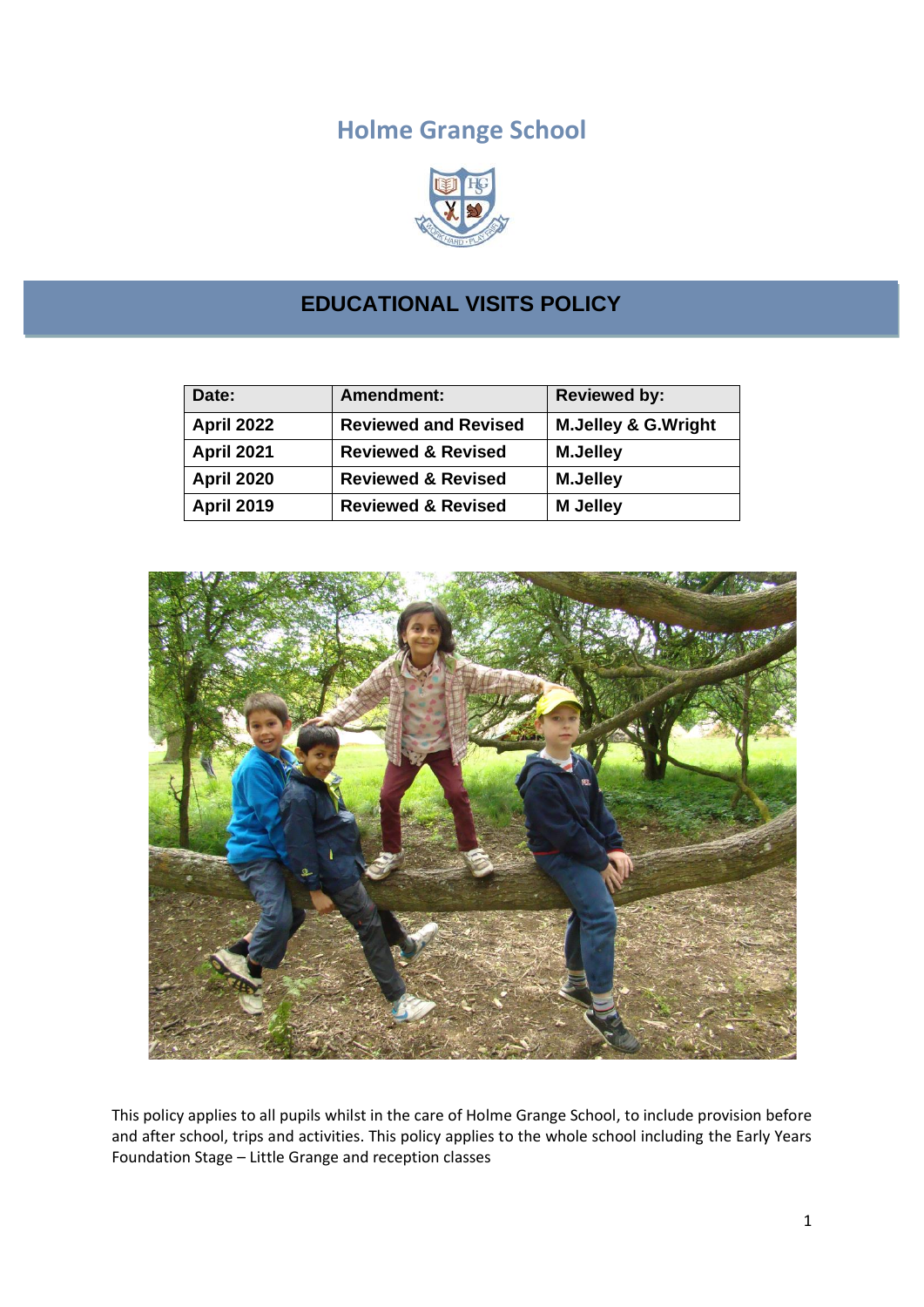Whilst the School, the Governors and the Headteacher have particular responsibilities, health and safety is a responsibility shared by everyone within the school.

- The Health and Safety at Work Act 1974 and the Management of Health and Safety at Work Regulations, 1999 set out responsibilities. Legislation is enforced by the Health and Safety Executive.
- The employer is responsible for health and safety, though tasks may be delegated to staff.
- Employees have a duty to look after their own and other's health and safety.
- It is very rare for school staff to be prosecuted under criminal law with regard to accidents involving children.
- Employers, school staff and others also have a duty under common law to take care of pupils in the same way that a prudent parent would do so.
- Most claims for negligence are brought against the employer (who has public liability insurance) and not individual members of staff

This policy has been created in accordance with the DfE document Health and safety on Educational Visits, advice for schools, 2018 **[here](https://www.gov.uk/government/publications/health-and-safety-on-educational-visits/health-and-safety-on-educational-visits) and** *Departmental advice on health and safety covering activities that take place on or off school premises, including school trips. February 2014* **and is additionally informed by:** 

- (HSE) School trips and Outdoor Learning Activities Tackling the Health and Safety Myths June 2011 *[here](http://www.hse.gov.uk/services/education/school-trips.pdf)*
- The Schools' Health and Safety Policy
- Health and Safety at Work Act 1974
- The Management of Health and Safety at Work Regulations 1999
- The Education Act 2002 section 175 (Child Protection)
- The SEN and Disability Discrimination Act 2001
- The Reporting of Injuries, Diseases and Dangerous Occurrences Regulations 2013 [\(here\)](http://www.hse.gov.uk/pubns/indg453.htm)
- Outdoor Education Advisors' Panel, Employer Guidance, September 2011, <http://oeapng.info/>
- [Group Safety at 'Water Margins'](https://oeapng.info/downloads/download-info/7i-group-safety-at-water-margins/)
- [Adventure Activities Licensing Regulations \(2004\) \(for England, Scotland and Wales\)](http://www.legislation.gov.uk/uksi/2004/1309/made)

**Any planned activity that involves a higher level of risk must involve a check that the provider holds a licence as required by the Adventure Activities Licensing Regulations 2014 for England, Scotland and Wales. Some of these activities are included below however others may fall under this category; caving, climbing, trekking, skiing or water sports.**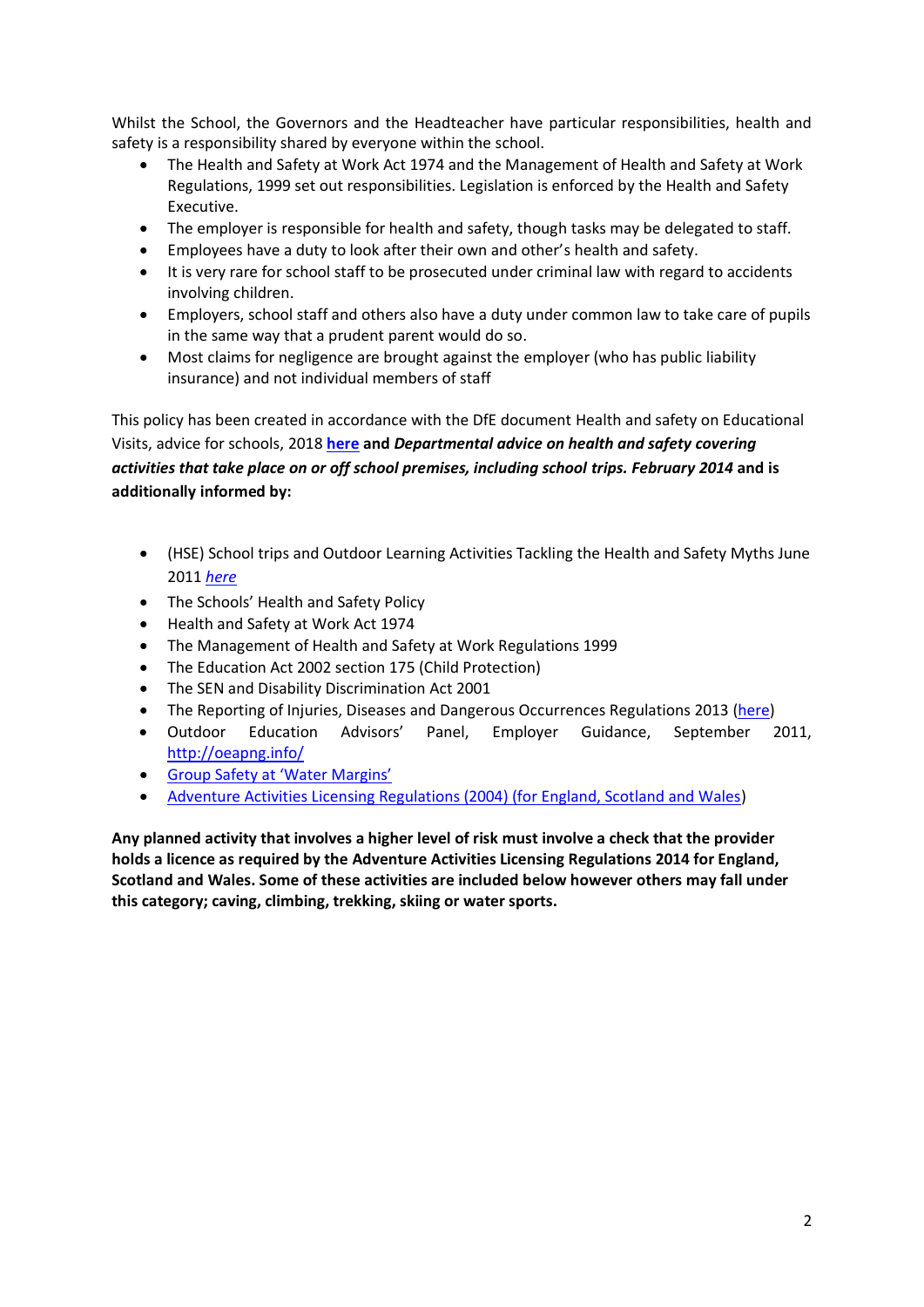# Contents

- Trip Proposal Form A
- Trip Planning Form B
- Trip Review Form C
- Risk Assessment template
- **EYFS Volunteer form**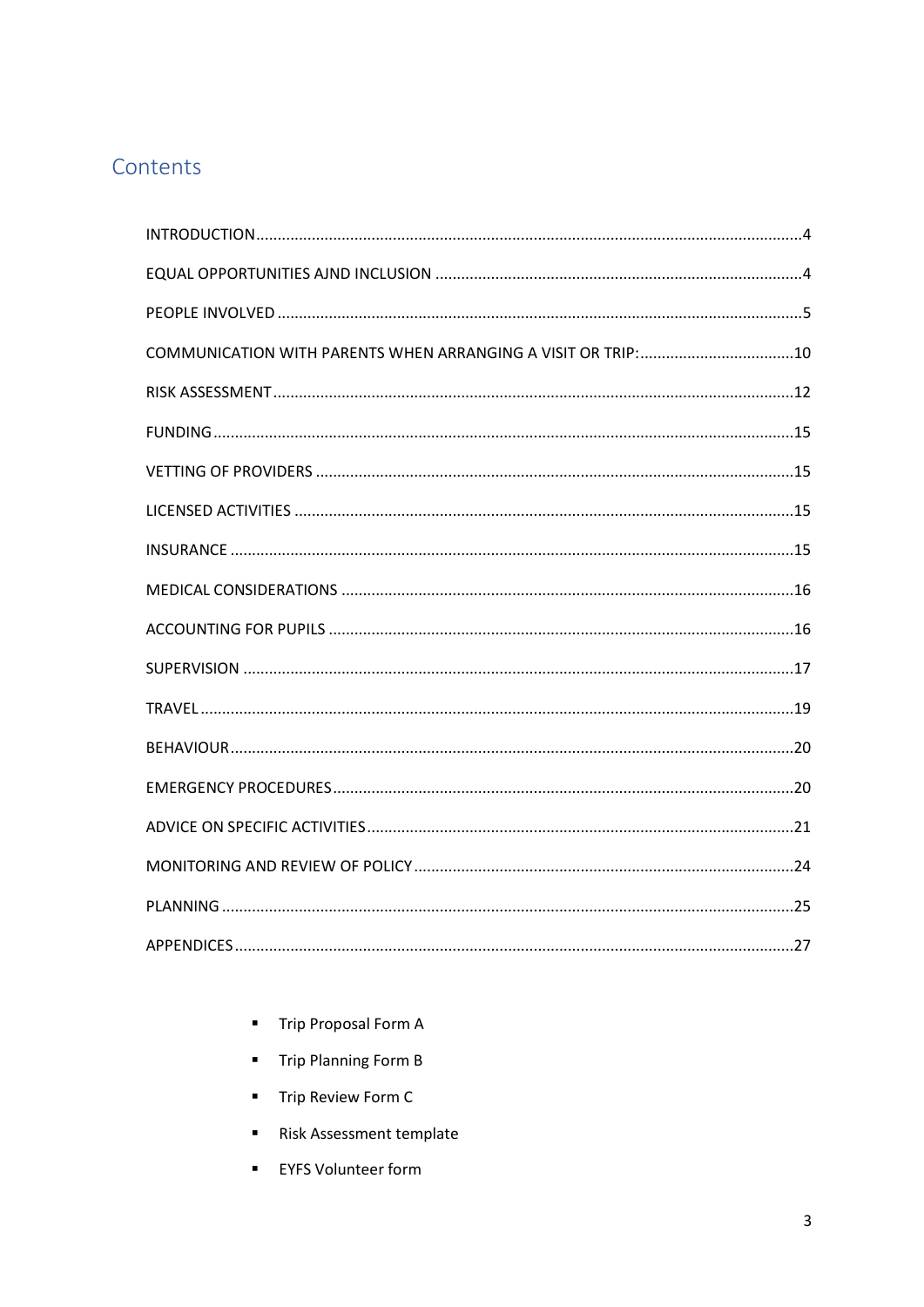## <span id="page-3-0"></span>**INTRODUCTION**

We believe educational visits and off-site activities enhance the education and development of our pupils and assist children in the important developmental process of learning to understand and manage the risks that are a normal part of life.

Staff routinely organise off-site activities to fulfil curriculum and examination requirements or to provide pupils with an enriched range of opportunities and resources. In particular, they have opportunities to participate in activities and gain from experiences not available in the normal classroom. Such visits help young people to develop a wide range of valuable personal and social skills. This document is designed to support staff by ensuring that such programmes continue to be safe and well managed.

The school seeks to establish a clear and coherent structure for the planning and evaluation of our offsite visits, and to ensure that any risks are managed and kept to a minimum, for the safety and health of all pupils at all times. Within these limits we seek to make our visits available to all pupils to whom the activity is aimed and wherever possible to make the activities accessible to those with disabilities. Common sense should be used in assessing and managing the risks of any activity and Health and safety procedures will always be proportionate to the risks of an activity.

Holme Grange School believes that school visits are an essential resource for the teaching of a broad and balanced curriculum, the programme for such visits being regularly reviewed by the School management and leadership to ensure relevance, appropriateness and parity between different sections of the School, and quality of provision. School staff are given the training they need so they can keep themselves and children safe and manage risks effectively. These visits begin with day or half-day trips and progress to residential experiences as children progress through the school.

# **FOCUS AND OBJECTIVES**

The aims of our off-site trips and visits policy are to:

- Ensure trips and visits are worthwhile and educationally valid
- Outline the legal requirements and responsibilities for trips and visits, including training requirements for staff
- Provide a clear process for the approval of all trips and visits
- Provide a clear planning outline for trips and visits
- Cover Health and Safety issues arising from different types of trip/visit and indicate good practice and procedure
- Provide a means for the recording and evaluation of all visits made

# <span id="page-3-1"></span>EQUAL OPPORTUNITIES AJND INCLUSION

Everyone concerned needs to ensure that every effort is made to include all children. The challenge is to make these activities available and accessible in some form to all who wish to participate or are required to take part. This would be irrespective of their special educational or medical need, disability, ethnic origin, sex or religion. It needs to be remembered that this must be done whilst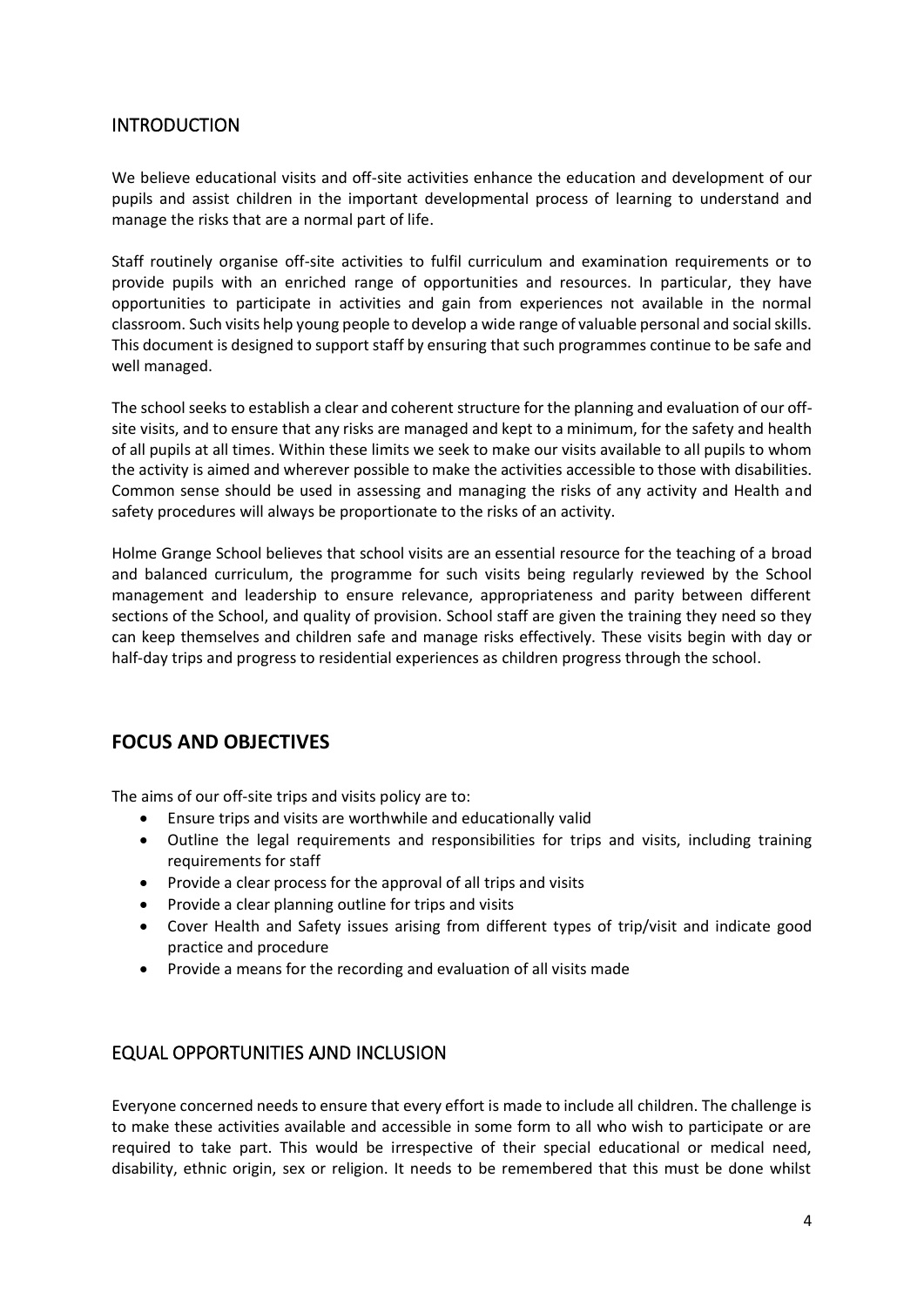maintaining the safety of all those concerned, the integrity of the activity and the ability to manage the visit or venture. These are significant factors to be managed, which may over-ride other considerations. In the event that it is deemed unsafe for a student to participate in an activity, every effort will be made to ensure that they are involved in another capacity. This will be decided by the Trip Lead, EVC and Senior Leadership Team. *See the School's Equal Opportunities policy for more details*

# <span id="page-4-0"></span>PEOPLE INVOLVED

# **Role of the Governing Body**

The Governing Body of Holme Grange, through delegation to the Head, is responsible for health and safety and has a duty under the common law to ensure that pupils are taken care of in the same way that a prudent parent would do so. The Governing Body will nominate a representative to be the Health and Safety Governor, to liaise with School management over H&S matters, including the safe management of trips and visits. The Health and Safety Governor is Mr Charles Gillow.

# **Role of School Employees**

School employees have a duty to look after their own and others' health and safety. It is very rare for school staff to be prosecuted under criminal law with regard to accidents involving children. School staff and others have a duty under the common law to take care of pupils in the same way that a prudent parent would do so.

# **Role of the Headteacher.**

The Head teacher will ensure that:

- all visits comply with the guidelines and regulations provided and the Schools own Health and Safety Policy;
- (through the EVC) all residential trips, external teaching outings, such as swimming, and outings involving the use of coaches are formally authorised;
- The School has Educational Visits management and direction provided by an Educational Visits Co-ordinator (EVC) and that the EVC is competent to oversee the coordination of all off-site education and is supported by attending relevant training courses;
- (through the EVC) appropriate controls to manage risk have been applied and that risk assessments for travel, accommodation and activities have been carried out prior to departure;
- the EVC keeps her informed of the progress of residential visits and that this information is relayed to parents if necessary;
- in the event of a major incident or accident, the "Emergency Plan" guidelines are adhered to in terms of informing parents and the Chairman of Governors;
- adequate Safeguarding and Child Protection procedures are in place;
- there is adequate and relevant insurance cover;
- in all cases, senior members of staff have access to the address and phone number of the visit's venue and a contact name;
- there is a contingency plan for any delays including a late return home
- serious incidents, accidents and near accidents are investigated.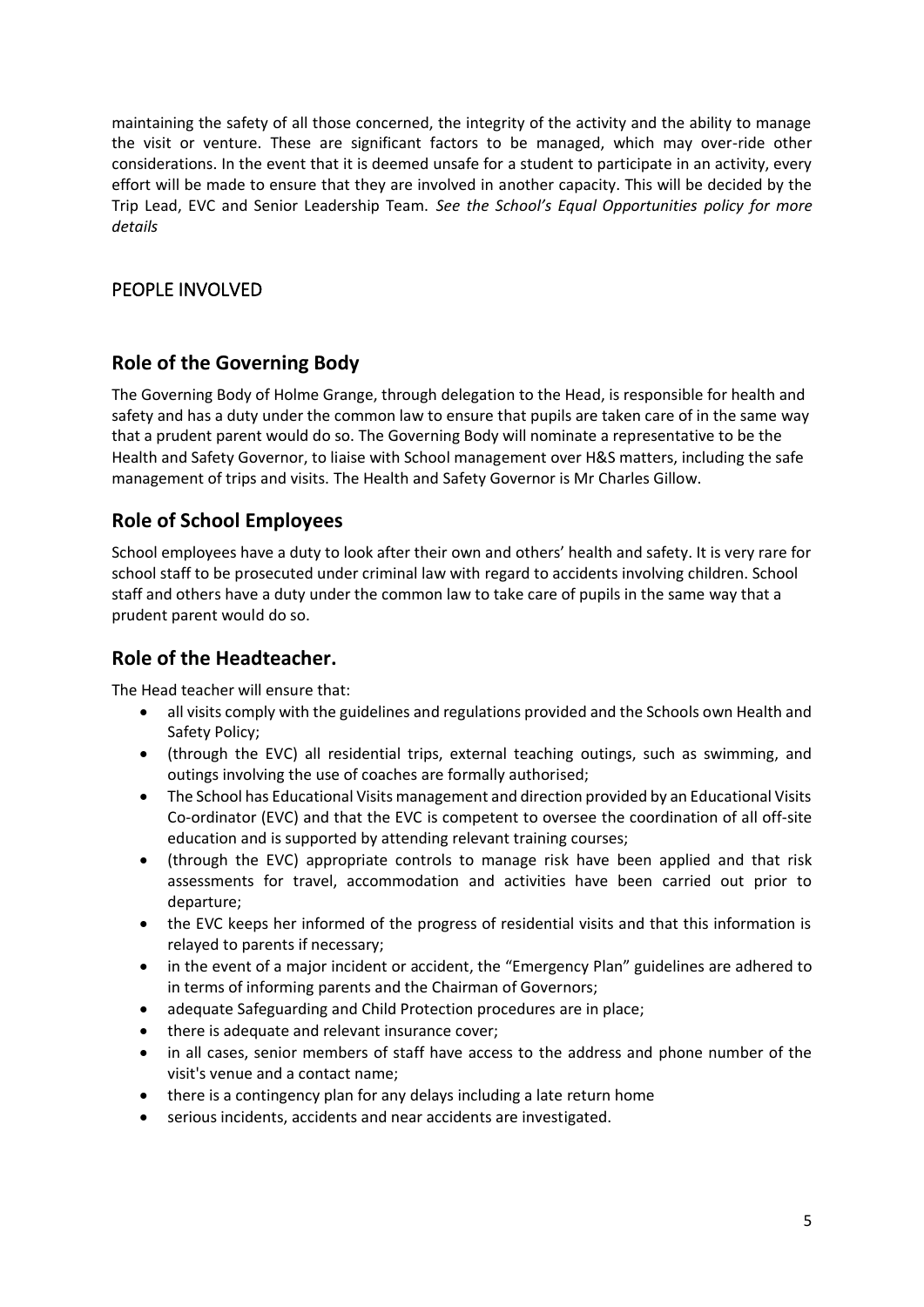# **Role of the Educational Visit Coordinator**

(EVC) *The EVC is Co-Curricular Coordinator George Wright, who will be guided in some decision making by the Deputy Head or others on the management team.*

The EVC is responsible for ensuring that:

- all residential trips, external teaching outings, such as swimming, and outings involving the use of coaches are formally authorised, ideally a term in advance to ensure the School Diary is up to date
- That for any exchange visits, safeguarding procedures, as detailed in the School's own policy and KCSIE 202 are strictly followed
- full documentation is provided to support planning of all trips and visits with due regard to safeguarding issues at each stage of planning (A and B – see forms in the appendices).
- all day trips and those involving parental transport have official School approval.
- all necessary arrangements and preparations have been completed including the risk assessment before the visit begins.
- All off-site visits are thoroughly planned using standardised whole-school documentation.
- All staff are aware of the guidelines available through the HSE document, School trips and Outdoor Learning Activities Tackling the Health and Safety Myths, June 2011
- All visits have appropriate support ratios and adequate cover for health and safety, first aid, medication and behaviour management.
- the visit leader is suitably supported to obtain the consent or refusal of parents and to provide full details of the visit beforehand so that parents can consent or refuse consent on a fully informed basis.
- voluntary supervisors are appropriate to the activity/visit/trip and are appropriate people to supervise children, which will include the induction of volunteer staff to safeguarding procedures.
- emergency arrangements are made and that there is an emergency contact for each visit.
- records of individual visits are kept, in line with the School's retention of records policy.
- arrangements are in place for the Governing Body, delegated to the Health and Safety Governor, to be made aware of visits so that questions can be asked as necessary.
- visit evaluations are completed to inform future visits.
- the recording of accidents and the reporting of serious injuries is completed as required.
- accident and incident records are reviewed regularly, and this information used to inform future visits.
- there is a contingency plan for any delays including a late return home.
- systems are reviewed and, on occasion, practice monitored.
- To report to the Health and Safety committee as required (ordinarily, termly)

# **Role of the Trip/Visit Leader**

The Trip/Visit Leader has full responsibility for the safe running of the activity including pre planning, following guidance and ensuring all participants are aware of their roles.

It is the responsibility of the Leader to maintain standards of behaviour and discipline while on educational visits by all participants both staff, volunteer helpers and pupils.

One teacher, the Leader, will have:

- Overall responsibility for the supervision and conduct of the visit; and
- Regard to the health and safety of the group including all matters related to safeguarding; and
- Responsibility for the behaviour and discipline of pupils during the visit.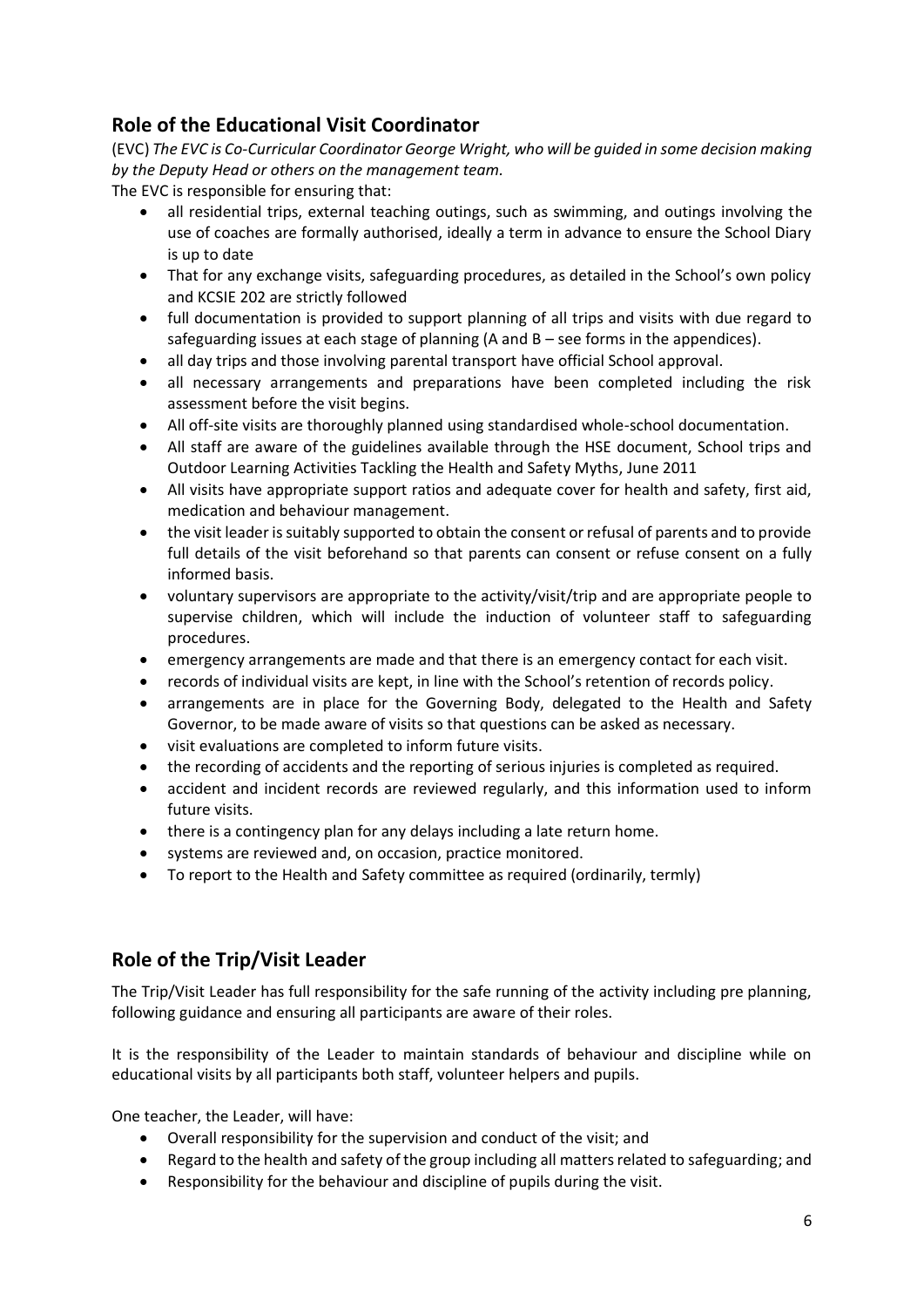The Leader will:

- make appropriate plans in good time, ideally to enter the trip/visit date in the following term's calendar and identify the purpose and objectives of the visit and obtain the relevant Head of School's and EVC's agreement before the off-site visit/trip takes place.
- appoint a deputy in the event of the leader being unable to remain in charge.
- undertake and complete all necessary documentation and appropriate risk assessment, which will include detail regarding medical, safeguarding,and/or behavioural need of pupils and appropriate controls
- leave copies of these documents for the EVC and senior staff, via office staff, at least **three working days** before a visit is to be taken and take copies to the venue.
- complete the post trip evaluation/accident/incident documentation.
- plan the itinerary in such a way as to account for all times on the visit including meal and 'down' times particularly on residential trips.
- have prior knowledge of the venue the visit leader should normally have made an exploratory pre visit or discussed the visit with the Educational Department of the venue.
- inform parents and seek permission/consent, detailing the nature, purpose and related activities involved in the visit. Written consent for parents of nursery aged children is always necessary. Consent for trips which are outside of the routine school hours and for activities involve a higher level of risk than those considered routine (i.e. activities which are replicating the classroom/school environment, but off site) is always sought.
- ensure the ratio of staff to children is appropriate for the needs of the group and the nature of the activity to be undertaken. The following *guidelines* should be considered alongside the nature of the trip and/or activities inherent in the trip/visit. Deviation from the guidelines will require clear justification and will have been approved by the EVC.

| Little Grange  | 1:2        |
|----------------|------------|
| Reception      | 1:5        |
| Years $1-3$    | 1:6        |
| Years 4 - 6    | 1:10 to 15 |
| Years $7 - 11$ | 1:15 to 20 |

- to seek the consent of the EVC for any voluntary involvement (see Voluntary Help, below) and, once consent is granted, to ensure that any parent or non-staff volunteers fully understand their roles and responsibilities, including the School's Safeguarding practices, prior to the trip and ensure that they are not left in sole charge of a group. Ratios can be doubled to include member of staff plus accompanying adult. The accompanying adult must remain in sight of staff member at all times and must not be allowed to take children to the toilet on their own.
- obtain DBS clearance for any volunteers taking part in a residential trip.
- if a visit has been organised for parents and children, to communicate with parents the expectations regarding supervision and responsibility: i.e. parents present would understand that they are responsible for their own children whilst the group leader plus other accompanying staff can be responsible for children without their parents present. The risk assessment must record this arrangement.
- allocate supervisory responsibility to each adult for named pupils and ensure that each adult knows which pupils they are responsible for and vice versa.
- advise staff of appropriate head-counting and pupil presence checking procedures, for example the circle plan (children form circle when counting group they are then aware of faces and will quickly spot who is missing).
- have proper regard to the health and safety of the children and to ensure that adequate supervision is provided at all times ensuring that Safeguarding procedures are followed.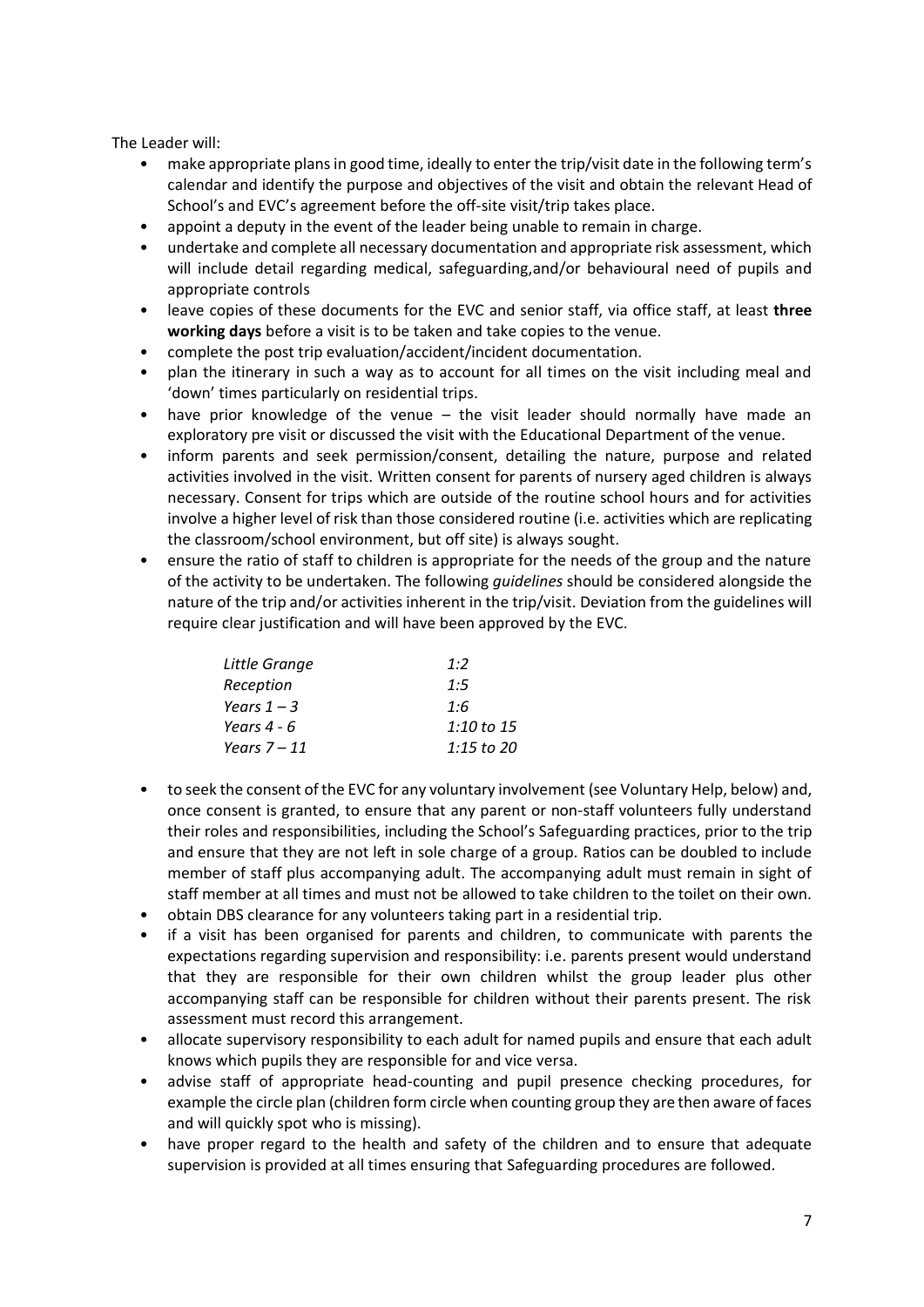- to ensure that all adults involved in supervising the visit understand and are aware of the risk assessments including 'Plan B (change of leader etc.)' and the expected standards of behaviour.
- to ensure that pupils are aware and understand the risks involved in a trip or visit.
- to ensure adequate First-Aid provision. Where specific medical plans for individual children exist make all staff and accompanying adults aware of the plan. This detail should be included in trip paperwork (assessment of risk – pupil illness/medical condition)
- to ensure that staffing arrangements provide appropriate medical coverage, with a named (and appropriately qualified) member of staff responsible for First Aid, for the duration of the trip and the trip is resourced with appropriate medical kits and supplies. The member of staff in charge of First Aid will have due regard to the procedures and guidance as laid out in the School's First Aid Policy.
- to ensure all relevant School policies are adhered to in the planning and execution of a trip/visit in particular the First Aid policy;
- to ensure that during the visit leaders have up-to-date emergency contact details of School and out of hours numbers, parents/guardians including contact details of the DSL.
- to continuously monitor the appropriateness of the activity, the physical and mental condition and abilities of the group members and the suitability of the prevailing conditions.
- to stop the visit if the risk to the health and safety of the children is unacceptable and have in place procedures for such an eventuality.
- regularly review visits/activities. In the case of a residential trip this will take the form of the submission of Form C in the week following the trip.

**Voluntary Helpers** *- please see additional information "Family trips" below and Volunteers, Section 6.*

- Do their best to ensure the health and safety of everyone in the group
- Not be left in sole charge of pupils
- Follow the instructions of the group leader and help with control and discipline.
- Speak to the group leader if concerned about any issue during the course of the visit
- Voluntary helpers must be made aware of any pupils who may require closer supervision.

## **Pupils**

- The visit leader must make it clear to the pupils that:
- They must not take unnecessary risks.
- They must follow the instructions of the leader including those at the venue.
- They must behave responsibly and in accordance with School rules
- They must not leave the group.

Any pupils whose behaviour may be considered to be a danger to themselves or to the group may be stopped from going the visit. Reasonable adjustments will be made for disabled children.

# **The School Office**

- To assist Leaders with administration of School visits and trips.
- To ensure that all relevant checks have been undertaken if an external provider is to be used.
- To send all communication to Parents and maintain records of, for example, responses/returns.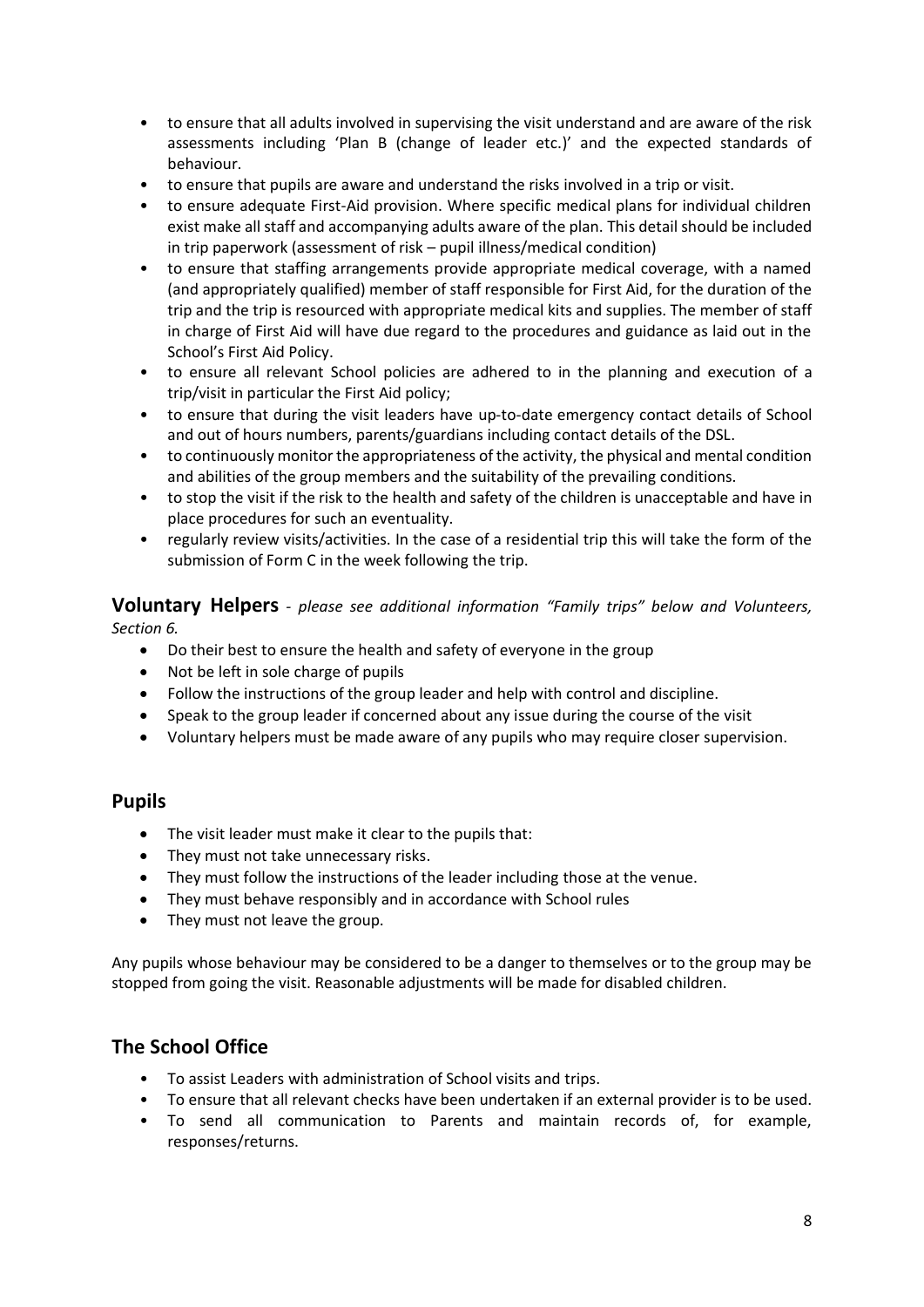- Prepare medical forms to include permission for emergency medication should the need arise and details of specific medical plans for children and collate and prepare for departure, the medical packs for day and residential trips
- To prepare kit lists for residential trips for parent information.

# **Parents**

- Parents play an important role in the activity of a school and Holme Grange values very much the support the School receives from its parent body.
- School trips offer children managed and age appropriate opportunities to grow in confidence and independence, and therefore the chance to be away from home for a day, a day and a night, a weekend, or longer, are important events in a child's natural maturation. There may be occasions where parents are invited to volunteer in attending school day trips, particularly in Little Grange and Pre-Prep however it is the School's intention to ensure all trips are appropriately staffed using school employees.

# **"Family" trips:**

A trip where families are invited as part of the trip's arrangement are called "Family Trips" and fall into one of 3 categories:

- 1. A skiing trip, for example, may include children of families who have arranged to be resident in the same ski resort and will have close interaction with the group. This would be indicated as such on all paperwork, adults in question would meet the trip leader in advance to discuss expectations and the protocol for interaction, and appropriate safeguarding measures considered and if appropriate, put in place.
- 2. A trip where there is agreed medical or exceptional circumstance why a child needs to be accompanied by a parent.
- 3. The skills or experience of a parent are not available on the staff body and are essential for the safety or educational outcomes of the trip

Anyone accompanying a residential trip, other than staff, will have to undergo full safeguarding and medical checks in order to ensure the safety of the students are not compromised in any way. This will form part of any risk assessment procedure to be completed by the trip organiser before being signed by the Educational visits coordinator.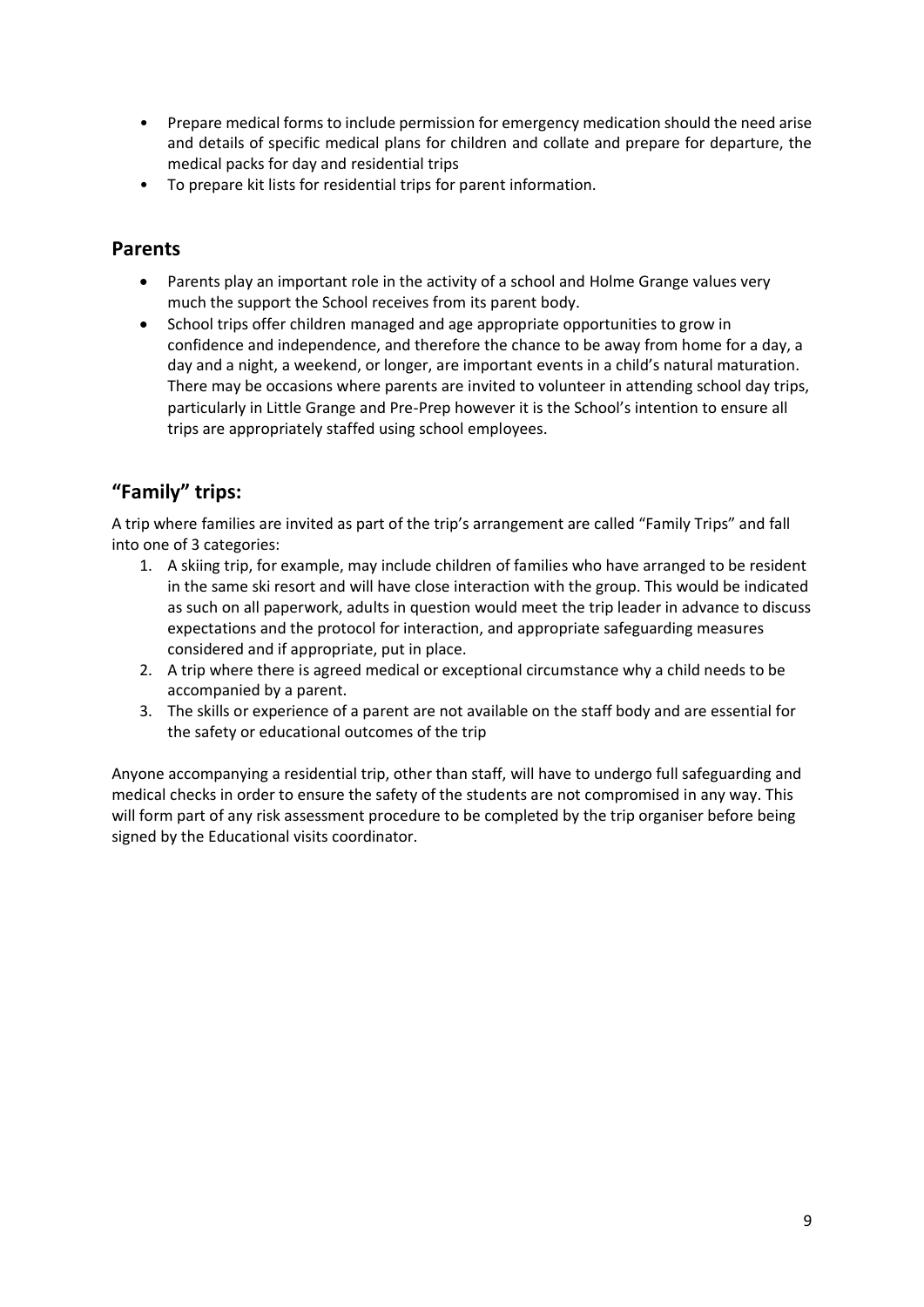## <span id="page-9-0"></span>COMMUNICATION WITH PARENTS WHEN ARRANGING A VISIT OR TRIP:

*The school has in place a clear process to be adhered to in planning and organising an educational visit or trip: The Forms A,B and C (held as appendices to this policy) comprise the format for arranging a trip. Example letters can also be requested from the EVC for reference.*

The Visit Leader will ensure that parents are given sufficient information in writing and are invited to any briefing sessions, if appropriate, so that they are able to make an informed decision on whether their child should go on the visit. This should include proposals for alternative activities in case, for example, adverse weather conditions prevent the intended activity taking place. Reasonable adjustments will be made for disabled children.

The Visit Leader will also tell parents how they can help prepare their child for the visit by, for example:

- reinforcing the School's code of conduct;
- understanding the clothing and footwear that will be required and ensuring that this is provided.
- A pupil's behaviour at School, prior to a trip departing, may cause the trip leader to reconsider the child's place on a trip. Trip leaders should make this clear in written communication with parents, particularly for residential and overseas trips, when a trip is offered.

Parents will be informed of the arrangements for sending a pupil home early. Parents will normally be required to meet the costs of such arrangements.

Parents will contribute to the success of the visit by:

- understanding the objectives of the visit;
- giving written consent to transport arrangements;
- giving written consent to all emergency and other medical or dental treatment necessary for the safety and well-being of the pupil;
- giving clear information where relevant on their child's ability or inability to swim;
- providing clear information on their child's health and any special needs, need for medical attention or medication;
- ensuring that there are clear contact arrangements

# **SAFEGUARDING INCLUDING CHILD PROTECTION**

All children have the right to be protected from harm. An educational visit that is off-site and has residential activities, provides stimulating learning and, in many cases a different and more relaxed or interactive environment.

The School is committed to ensuring that:-

- Child protection procedures are initiated
- Clear lines of communication and effective liaison between staff managing and supervising this work.
- Clear lines of communication and effective liaison between all agencies responsible for the safety and welfare of children.
- Enabling children to understand their rights and recognise and deal with unsafe situations.
- Implementing the policy and procedures in the School's Safeguarding Policy.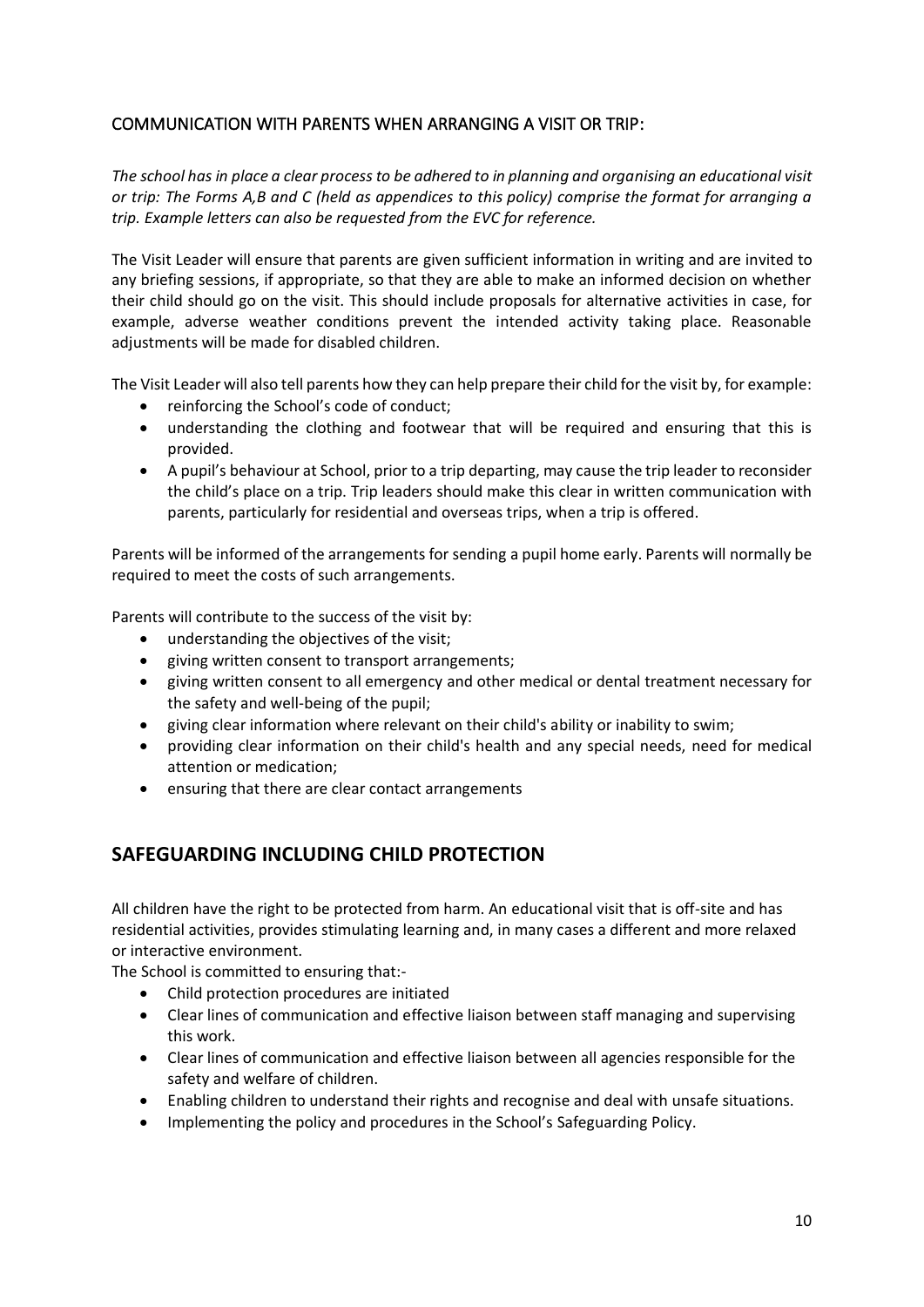### **VOLUNTARY HELP**

- The School will look to staff all trips/visits with School staff, negating the need for voluntary help
- The use of voluntary helpers is only permitted by the Headteacher or EVC
- This permission will be based upon knowledge of the volunteers. The fact that help is voluntary does not negate the legal responsibility of those involved.
- It is not necessary for all volunteer helpers to undertake a DBS check as they will NOT be left in sole charge of the children. However, in the case of residential trips this is compulsory.
- Volunteer helpers must not be left in sole charge of children.
- All volunteer helpers have the same responsibility to follow the instructions of the visit leader.
- All voluntary helpers will have read this policy and signed to say they understand their role.

# **TRANSPORT**

- Parents should always be informed of the type of transport to be used and can be provided with relevant risk assessments on request.
- Hired transport The Leader should ensure appropriate levels of supervisory staff are available to ensure the safety and welfare of all pupils. The school has a designated list of coach providers which must be used. These companies have a proven track record of maintenance.
- On the day of the visit the group leader should undertake an inspection of the coach.
- Use of private cars It is necessary for staff to check their own insurance as to transporting children. The school will pay any additional insurance costs incurred by a member of staff to add this to their policy. Parents must always be informed if members of staff intend to use private transport.
- Use of private cars When parents are asked to assist in the transportation of children other than their own to a school function the following conditions apply:
	- o All parents should give written consent or at least verbal consent, recorded in writing by the Leader.
	- o Parents must provide the school with a copy of their driving licence and insurance document.
	- $\circ$  If points are added to a licence for any offence it is deemed by the Governors that these parents are not allowed to transport children.
	- $\circ$  Seat belts must be worn and booster seats provided for transportation of those pupils who are required to use it by law.
	- o School will not reimburse parents for the use of their cars.
	- $\circ$  The using of au-pairs / nannies is not permitted by the school to transport children other than those in their care. It is necessary for parents to check their own insurance as to transporting children.
	- o DBS certificates should be obtained for all parents transporting other pupils
- In the case of a child with a physical disability school staff are not permitted to lift them on to a bus, car or other form of transport. Arrangements have to be made by the parents to cover this eventuality.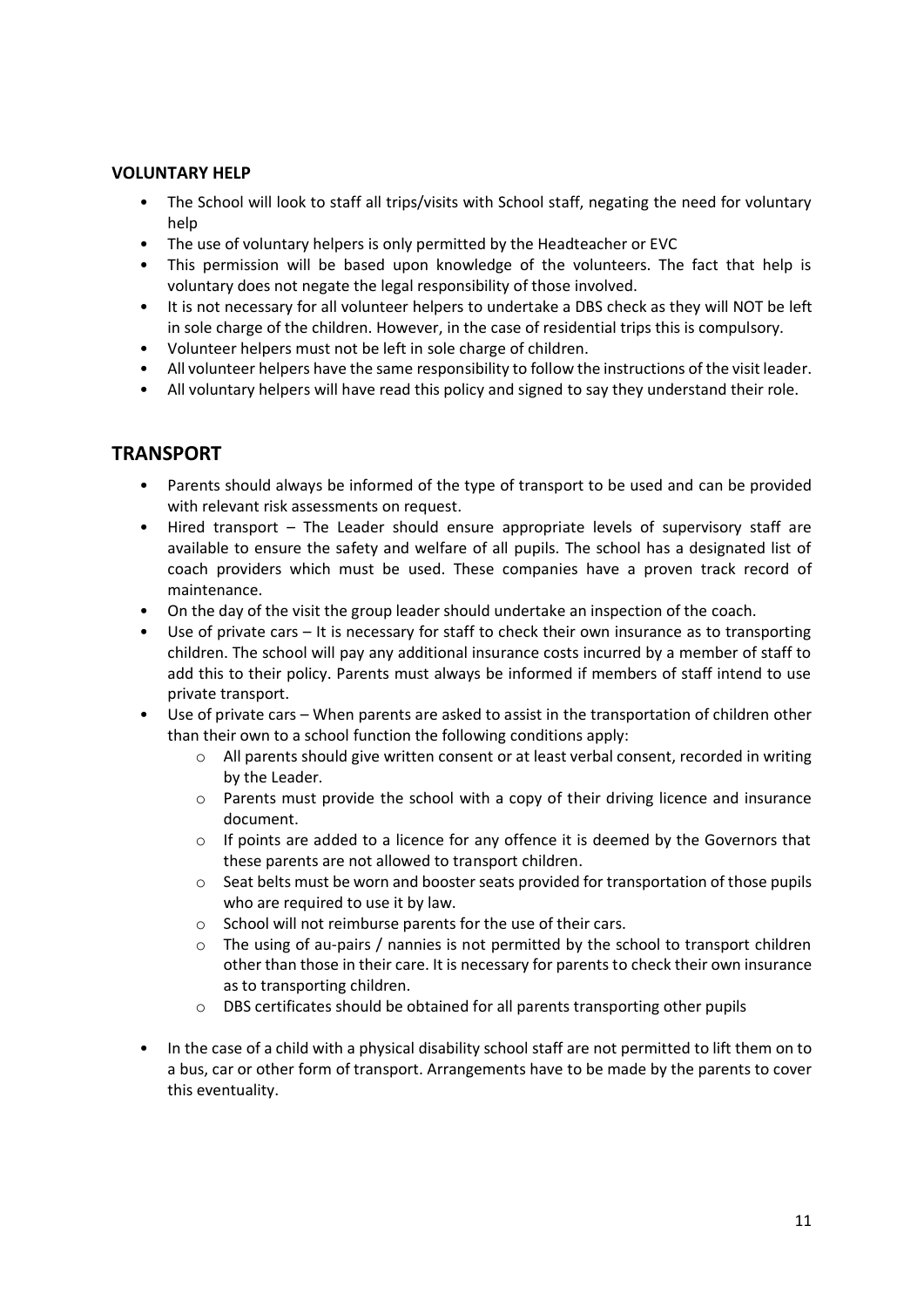#### <span id="page-11-0"></span>RISK ASSESSMENT

**Risk assessment and risk management are legal requirements. For educational visits they involve the careful examination of what could cause harm during the visit and whether enough precautions have been taken or whether more should be done. The aim is to make sure no one gets hurt or becomes ill.**

School employers and staff organising trips should always take a *COMMON SENSE* and *PROPORTIONATE* approach remembering that, in schools, risk assessment and risk management are tools to enable children to undertake activities safely, and not prevent activities from taking place. Sensible risk management cannot remove risk altogether but it should avoid less or unhelpful paperwork. The safety of members of the group is paramount and Group Leaders should have due regard to the School's Safeguarding procedures in planning for a trip. The processes to be followed for planning a trip involve specific reference to Safeguarding matters and liaison with the DSL which must happen prior to any off site trip, day or residential.

- **Generic activity risk assessments**, which are likely to apply to the activity wherever and whenever it takes place. Examples of generic risk assessment include travel by coach and visits to coastal venues. These are drawn up by the EVC for use in conjunction with other specific risk assessments.
- **Visit/site specific risk assessments** which will differ from place to place and group to group. These are usually undertaken by the school for each venue and are amended as necessary for different groups. They should be prepared or agreed by someone trained and competent to assess risks, such as the EVC.
	- $\circ$  Site specific risk assessments where the same venue is used each week e.g. swimming will be prepared by the EVC and, barring any changes to the nature of the venue, the prime concern on a weekly basis is the risk presented by the group of pupils undertaking the visit.
	- $\circ$  For visits which are 'one offs' a specific risk assessment for the venue itself as well as for the pupils is required. Examples of this would be visits to farms, galleries, museums, public parks, garden centres etc. as part of a specific curriculum module for a specific class group
	- o For both of these the EVC will direct the visit leader to the relevant sections of the School guidelines covering the type of visit.

# **ONGOING RISK ASSESSMENT**

*Visits* deal with risk assessment. Risk assessment does not end when the visit begins.

Changes to the itinerary, changes to the weather, incidents (whether minor or major), staff illness – all or any of these may bring pupils face to face with unexpected hazards or difficulties and give rise to the need to re-assess risk.

The group leader (and other adults with responsibility) prepares ongoing risk assessments while the visit is taking place. These normally consist of judgements and decisions made as the need arises. They are not usually recorded, though may be referred to in the post visit/trip review. They should be informed by the generic and visit or site specific risk assessments

**It is good practice to have briefings each night to take stock and assess the circumstances for the next day, and to spend time early the next morning explaining arrangements to the pupils.**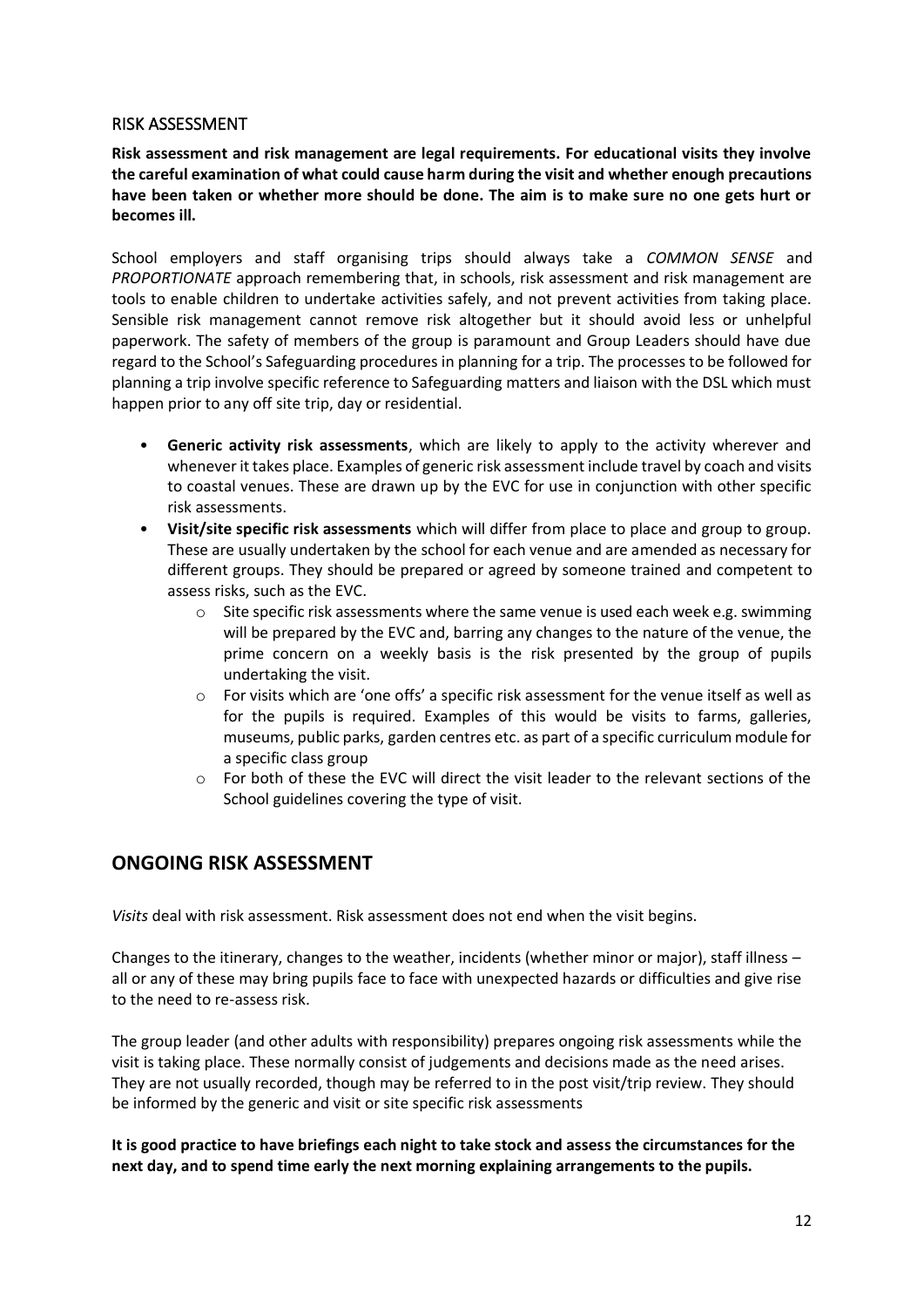#### **Check the local weather forecast**

- to inform decisions on appropriate clothing;
- to be aware of whether water activities might be in areas prone to flash floods, high winds etc.;
- to be aware of whether trekking or climbing at altitude might be subject to dramatic changes of weather; potential for fallen trees, avalanches etc.

#### **Seek local knowledge of potential hazards, e.g.**

- tides:
- rivers/streams prone to sudden increases in flow;
- difficult terrain;
- crossing points for road, rail or water;
- unstable cliffs.

#### **Plan B**

- good forward planning will always include alternative plans in case the itinerary needs to be changed;
- a flexible itinerary can allow activities from later in the visit to be substituted for earlier activities if those are prevented by unexpected circumstances;
- group leaders faced with potential difficulties will feel more confident to change the itinerary if a pre-assessed alternative is available;
- regardless of whether alternatives have been pre-assessed, always take time to reassess risks if the itinerary changes;
- on arrival at an alternative site or activity that has not previously been risk assessed, we recommend that the group leader should risk assess the situation before allowing the pupils to disembark from the transport;
- an unknown location might involve hazards not covered in the original risk assessment, for example if the original intention to visit a land-only site has to be changed at short notice to a lake or seaside location.
- **All staff and pupils should be aware of a "PLAN B" in the event of the planned agenda needing to change.**

Visit leaders are always in charge. They should trust their own knowledge of the young people and use their own professional judgement. This may include challenging an activity leader where the visit leader's knowledge of the group is superior or intervening to prompt a change of plan, including stopping an activity if they feel uncomfortable or believe that that it has become too hazardous.

• Where it is considered unsafe to include a particular pupil because there are serious doubts concerning their behaviour or it is felt that they represent a significant risk to themselves or others within the group the Headteacher will make the final decision on whether the pupil should access the trip. Suitable alternatives that will meet the educational needs of the excluded pupil will be planned.

Some activities, especially those happening away from school, can involve higher levels of risk. If these are annual or infrequent activities, a review of an existing assessment may be all that is needed. If it is a new activity, a specific assessment of significant risks must be carried out. The Headteacher should ensure that the person assigned with the assessment task understands the risks and is familiar with the activity that is planned.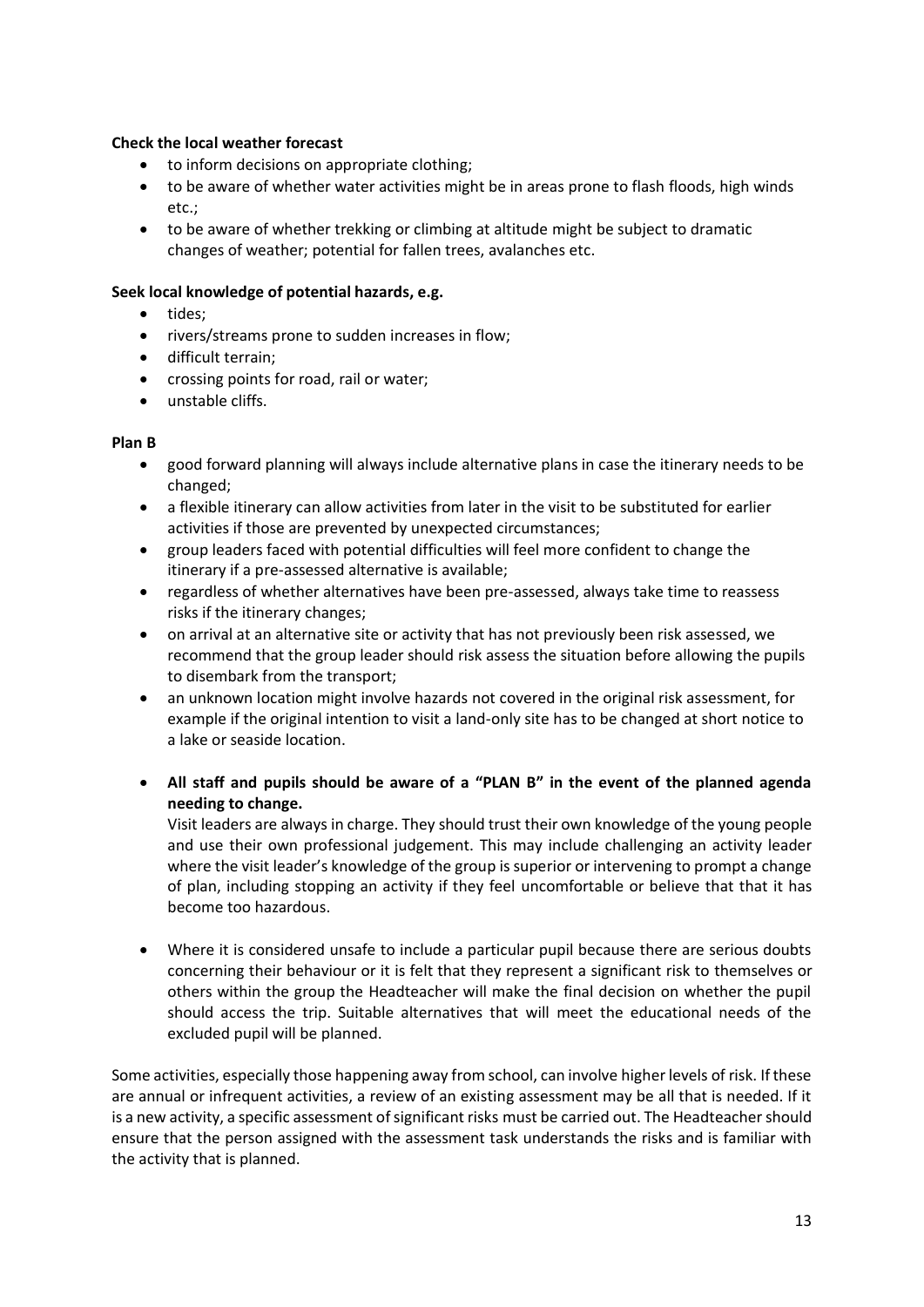However, Staff do not need to carry out a risk assessment every time they undertake an activity that usually forms part of the school day, for example, sports matches and swimming. Any risks of these routine activities should be considered when agreeing the school's general health and safety policies and procedures. An annual check to make sure the precautions remain suitable is all that is required

We have a duty to ensure that:

- We make our children more risk aware so they can manage themselves.
- Parents and others with that responsibility are:
	- made fully aware of the risks involved in educational visits and adventurous activities.
	- shown how these risks are managed.
	- informed of what strategies are to be put in place to make them manageable.
- Once this information is in place, parents are able to make an informed decision about giving their consent.

Explanation and parental consent does not remove the responsibilities of the School and Governors under health and safety law, as the corporate parent.

Every visit needs to be risk assessed effectively. The Leader must fill in the **risk assessment sheets which are a part of the Educational Visit form (see Appendices**). Once this has been done, the Leader needs to present the risk assessment sheets to the EVC for signed approval. The Group Leader must read 'How to risk assess an Educational Visit' (Appendix B)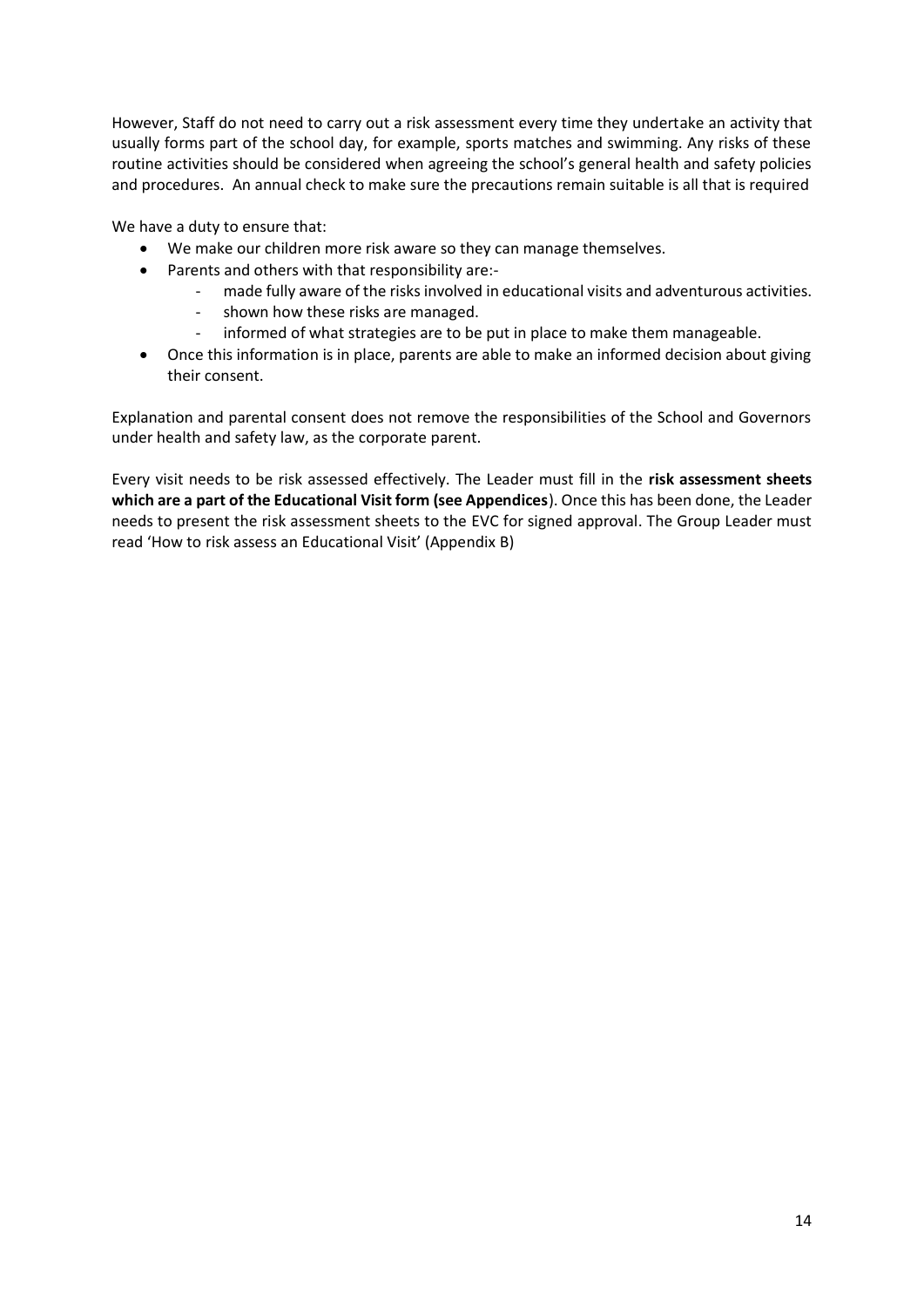## <span id="page-14-0"></span>FUNDING

• All day off site activities and residential trips are funded by the parents concerned via their school account.

## <span id="page-14-1"></span>VETTING OF PROVIDERS

- As part of visit planning, any external providers should be assessed as suitable to meet the establishment's and group's needs and requirements, and relevant safety standards.
- When a residential or visit that includes adventurous activities is being considered, the providers of such services will be vetted by the School (see \*accreditation and licensing below).
- The Leader should check the level of insurance in place when using a tour provider. (See Insurance section)
- The School would expect providers to be suitably accredited and the group leader must check that any provider is an appropriate organisation to use. This could include checking:
	- Accreditation via the *[Learning Outside the Classroom Quality Badge](https://www.lotc.org.uk/)* or for adventurous activities, licensing through *[Adventurous Activities Licensing\\*](https://www.hse.gov.uk/aala/index.htm)*
	- their insurance
	- that they meet legal requirements
	- their health and safety and emergency policies
	- their risk assessments
	- control measures
	- their use of vehicles
	- staff competence
	- safeguarding
	- accommodation
	- any sub-contracting arrangements they have
	- that they have a licence where needed
	- The school should have an agreement with them that makes it clear what everyone is responsible for. This is especially important if they'll be taking over supervision of the children.

## <span id="page-14-2"></span>LICENSED ACTIVITIES

- Most Providers who offer adventurous activities require an Adventurous Activity Licence. The adventurous activities that fall within the scope of the Licensing Authority are; Caving, Climbing, Trekking and Water sports.
- The status of a Provider in terms of licensing will be confirmed during the Pre Check process. Trip/Group Leaders should use The Council for Learning Outside the Classroom [\(LOtC\)](http://lotcqualitybadge.org.uk/) to vet organisations who meet nationally recognised standards.

#### <span id="page-14-3"></span>**INSURANCE**

- When a trip is undertaken as part of the normal school curriculum, even though it is conducted off school premises, the insurance arrangements for the School will prevail.
- The visit leader must check the need for additional insurance depending upon the nature of the activity to be undertaken.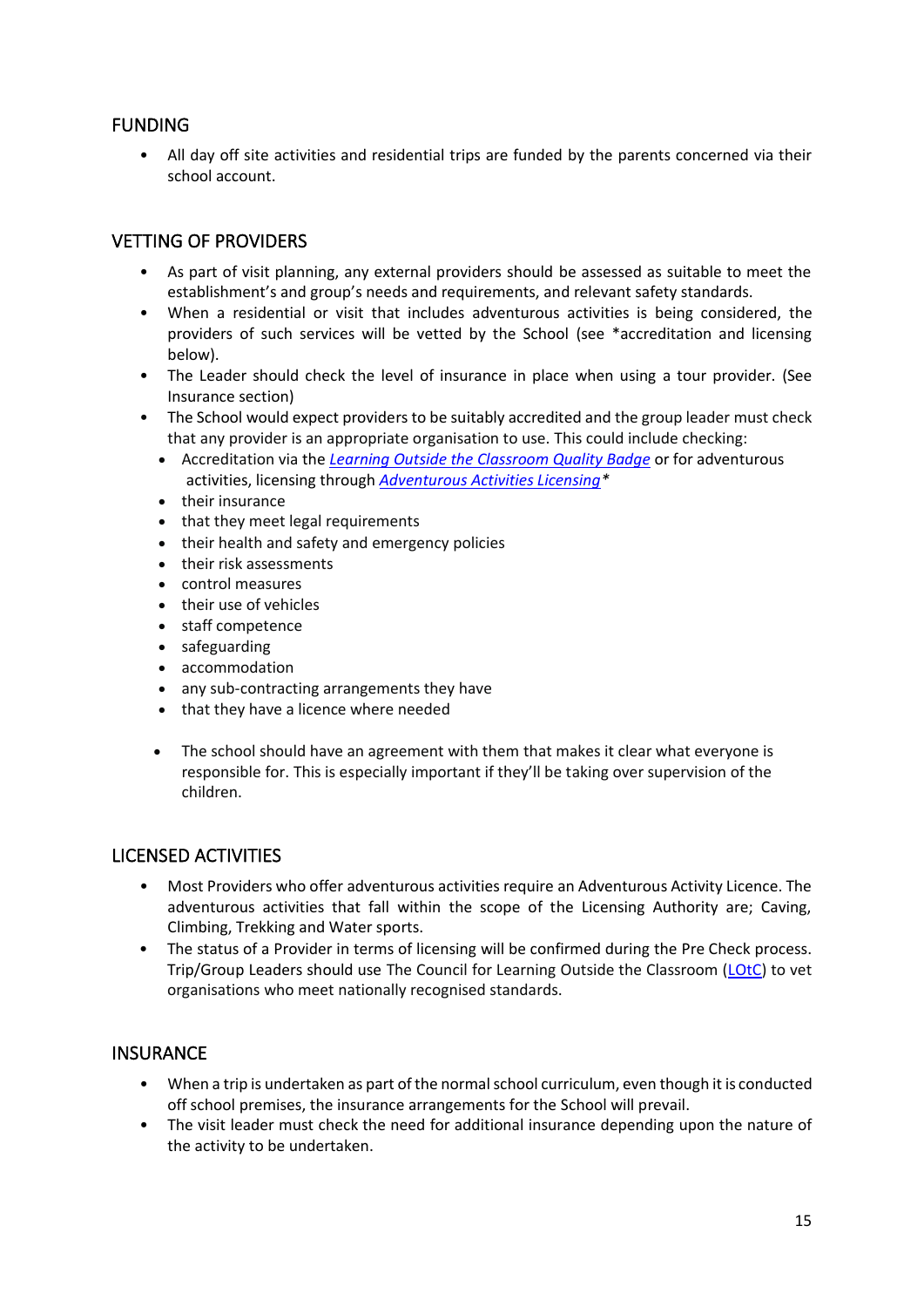• When a tour operator is used the type and extent of the insurance cover being used should be ascertained. All Providers must hold £5 million Public Liability Insurance. As part of the vetting process the School will check that this level of Insurance is in place.

## <span id="page-15-0"></span>MEDICAL CONSIDERATIONS

In the event of a pupil who is taken ill or injured on the trip:

- The Staff Member with responsibility for First Aid must have regard to the First Aid Policy. It is strongly advised that the Policy is available for the First Aid Lead to refer to during any trip.
- More serious injuries should be taken to the nearest Accident and Emergency Department
- Apply first aid
- Adult to phone emergency contact and the head who will make contact with the parents this is important as others may use their phones to make contact
- Casualty transported to hospital (car/ambulance)
- Once casualty has been assessed then phone the head again

Arrangements for pupils who have an existing serious medical condition:

- The Trip Organiser, in consultation with the SMT and/or EVC, has the final decision as to whether a pupil can go on a trip
- No pupil will be discriminated against or prevented from going on a trip as a result of a disability providing this does not put the safety of party members at risk
- A pupil that needs constant supervision as a result of a medical condition may be allowed to go on a trip providing that a carer is provided for the pupil. This carer could be a parent or a designated adult nominated by the parent and/or the school.
- The carer will be expected to pay the full cost of the trip and will be an extra adult member of the party
- No pupil will be allowed to go on a trip if refused adequate insurance. It is the responsibility of the trip organiser to check that the policy of their trip covers any medical conditions that party members have. Parents/guardians may have to take out separate cover for the student. A copy of this policy document must be seen by the EVC and the trip organiser before a place is confirmed to the student.

# <span id="page-15-1"></span>ACCOUNTING FOR PUPILS

# **HEAD COUNTS**

Whatever the length and nature of the visit, regular head counting of pupils should take place, particularly before leaving any venue. It is good practice for all supervisors to:

- carry a list/register of all pupils and adults involved in the visit at all times;
- ensure that pupils are readily identifiable, especially if the visit is to a densely populated area. Brightly coloured caps, T-shirts or our school uniform can help identify group members more easily;
- avoid identification that could put pupils at risk e.g. name badges (though some schools find it useful to provide pupils with badges displaying the name of the school or hotel and an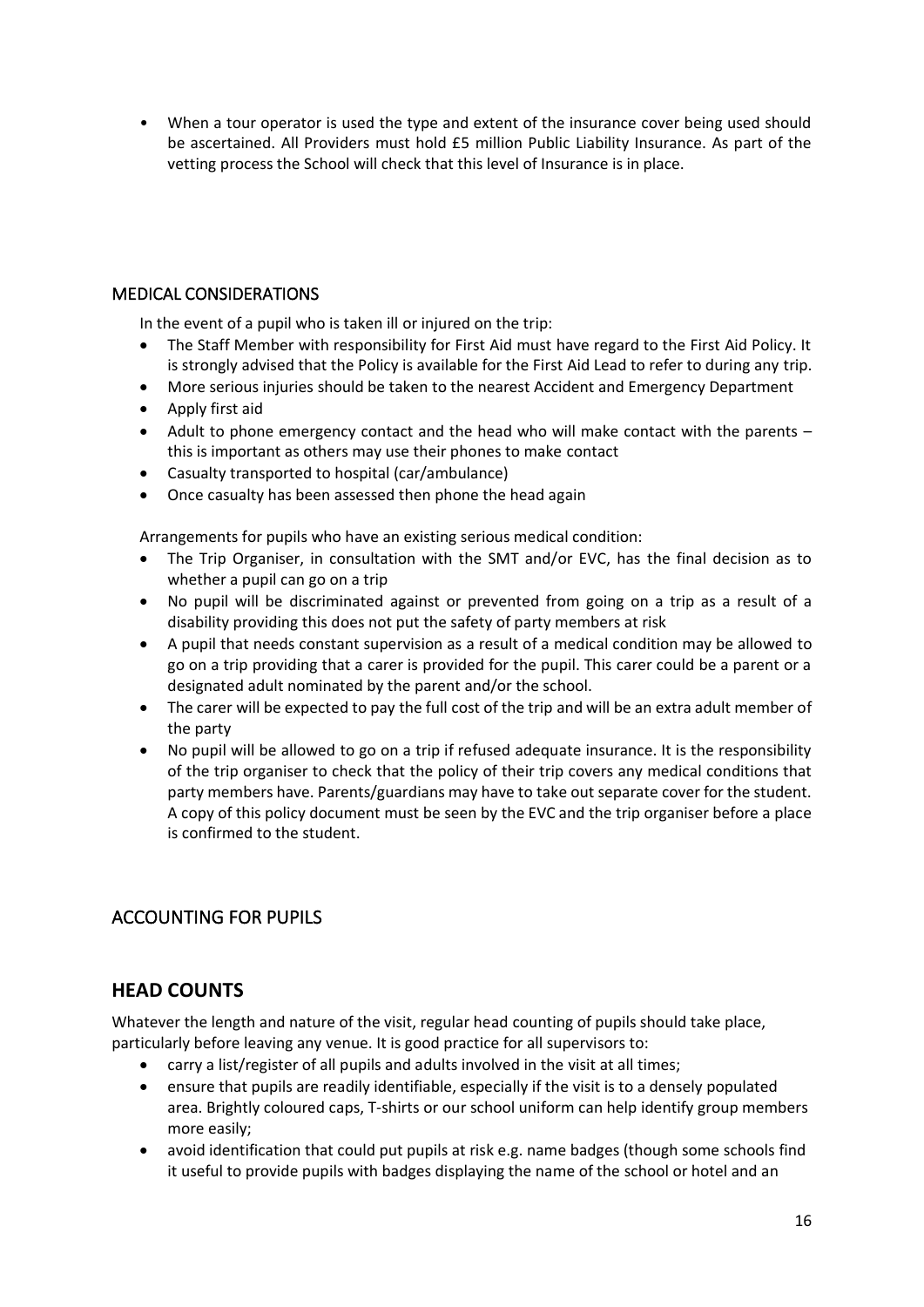emergency contact number, or ,for visits abroad, a note in the language of the country being visited);

- ensure that all pupils are aware of rendezvous points;
- ensure that all pupils know what to do if they become separated from the group.

### **BUDDY SYSTEM**

Each child is paired with a buddy. Each regularly checks that the other is present and is OK. A variant of this is the 'circle buddy' system – the pupils form a circle at the start of the visit so that each pupil has a left side buddy and a right side buddy. He or she will check on these when asked. Thus two pupils cannot vanish together and not be missed (as might happen with paired buddies).

#### <span id="page-16-0"></span>**SUPERVISION**

## **Early Years Foundation Stage Supervision**

Generous staffing levels, close supervision and proper protective clothing are essential for even the shortest of excursions. For all walks within the enclosed school grounds, the children are supervised by their Teacher and a Teaching Assistant who holds a level 3 statutory qualification (as defined by the Children's Workforce Development Council). The children are always briefed in advance about the visit and of the standards of behaviour which we expect.

Any trip beyond the school grounds involving Little Grange pupils is carried out on a 1:2 ratio of adult to pupils. To meet this ratio parents are involved in the smooth running of the trips. To facilitate this, parents are invited to volunteer; they are selected on the basis of how well key workers will think children will manage having parents with them and also on need basis. Selected parents are then briefed by the nursery manager ahead of the trip regarding their duty regarding the welfare of the pupils but also their responsibilities as a supervising adult including issues around confidentiality, school policy on mobile phones and taking images of children.

Parents sign a form to agree to these aspects, the form is kept by nursery manager: Appendix

## **REMOTE SUPERVISION**

Supervision can be close or remote but is always 24 hour:

**Close supervision** occurs when the group remain within sight and contact of the supervisor; **Remote supervision** occurs when, as part of planned activities, a group works away from the supervisor but is subject to stated controls. The supervisor is present though not necessarily near or in sight, but his or her whereabouts are known;

When supervision is remote:

- groups should be sufficiently trained and assessed as competent for the level of activity to be undertaken, including first aid and emergency procedures. Remote supervision will normally be the final stage of a phased development programme;
- pupils will be familiar with the environment or similar environments and have details of the rendezvous points and the times of rendezvous;
- clear and understandable boundaries will be set for the group;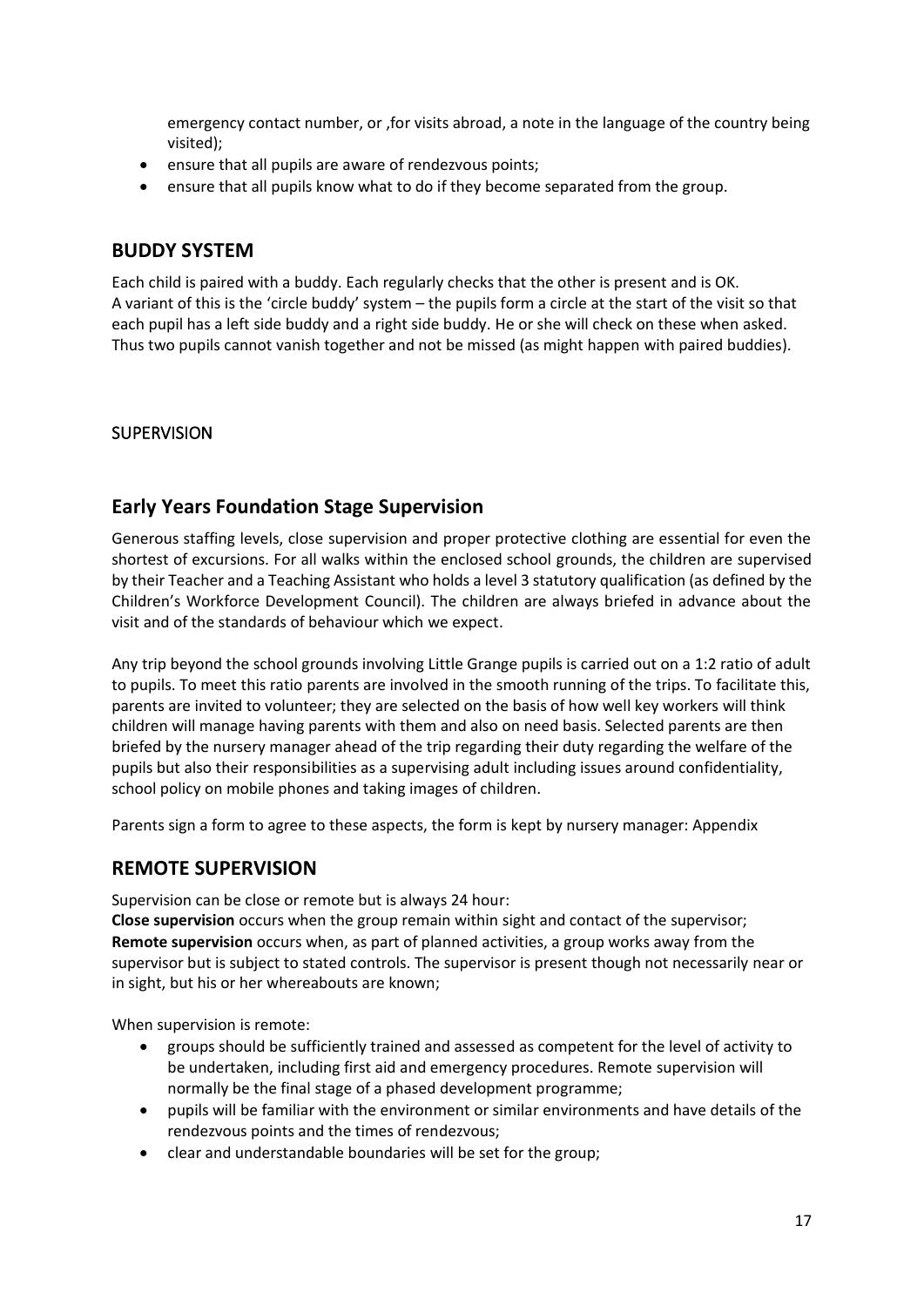- there must be clear lines of communication between the group, the supervisor and the school. Do not rely exclusively on mobile phones;
- the supervisor should monitor the group's progress at appropriate intervals;
- the supervisor will be in the expedition or activity area and able to reach the group reasonably promptly should the group need support in an emergency;
- there should be a recognisable point at which the activity is completed;
- there should be clear arrangements for the abandonment of the activity where it cannot be safely completed.

# **Rearranging Groups**

Potential danger points can occur when rearranging groups. In particular:

- when a large group is split into smaller groups for specific activities;
- when groups transfer from one activity to another and change supervisor;
- during periods between activities;
- when small groups re-form into a large group.

It is therefore important that the supervisor:

- clearly takes responsibility for the group when their part of the programme begins, particularly making certain that all group members are aware of the changeover;
- clearly passes on responsibility for the group when their part of the programme is concluded, together with any relevant information ensuring that the group members know who their next leader is.

# **Down Time**

Group leaders should ensure that pupils continue to be properly supervised during downtime before, between and after activities, including the evenings on residential visits. This may consist of close or remote supervision, but *should not be unsupervised* - the supervisors continue to be in charge.

A group occupied in study or activity is far safer than a group left to its own devices in an unfamiliar environment. Too much unstructured free time in a residential programme can allow time for mischief, bullying, homesickness and wandering off from the body of the group.

#### **It is essential that everyone involved in the visit understands the supervision arrangements and expectations.**

It is good practice to:

- ensure that all staff and pupils understand the standards of behaviour that apply at all times, not just during activities;
- ensure that handover between activities is properly supervised, with a named supervisor responsible for the group if there is down-time between activities;
- ensure that all supervisors understand that their supervisory role continues in the evening however hard a day it has been, that it is not a time to relax in the bar or in front of the TV;
- use down-time in the evening or at the beginning of the day to brief the group on the planned activities for the day to come, e.g. the planned learning outcomes, specific health and safety issues, meal and break times etc.;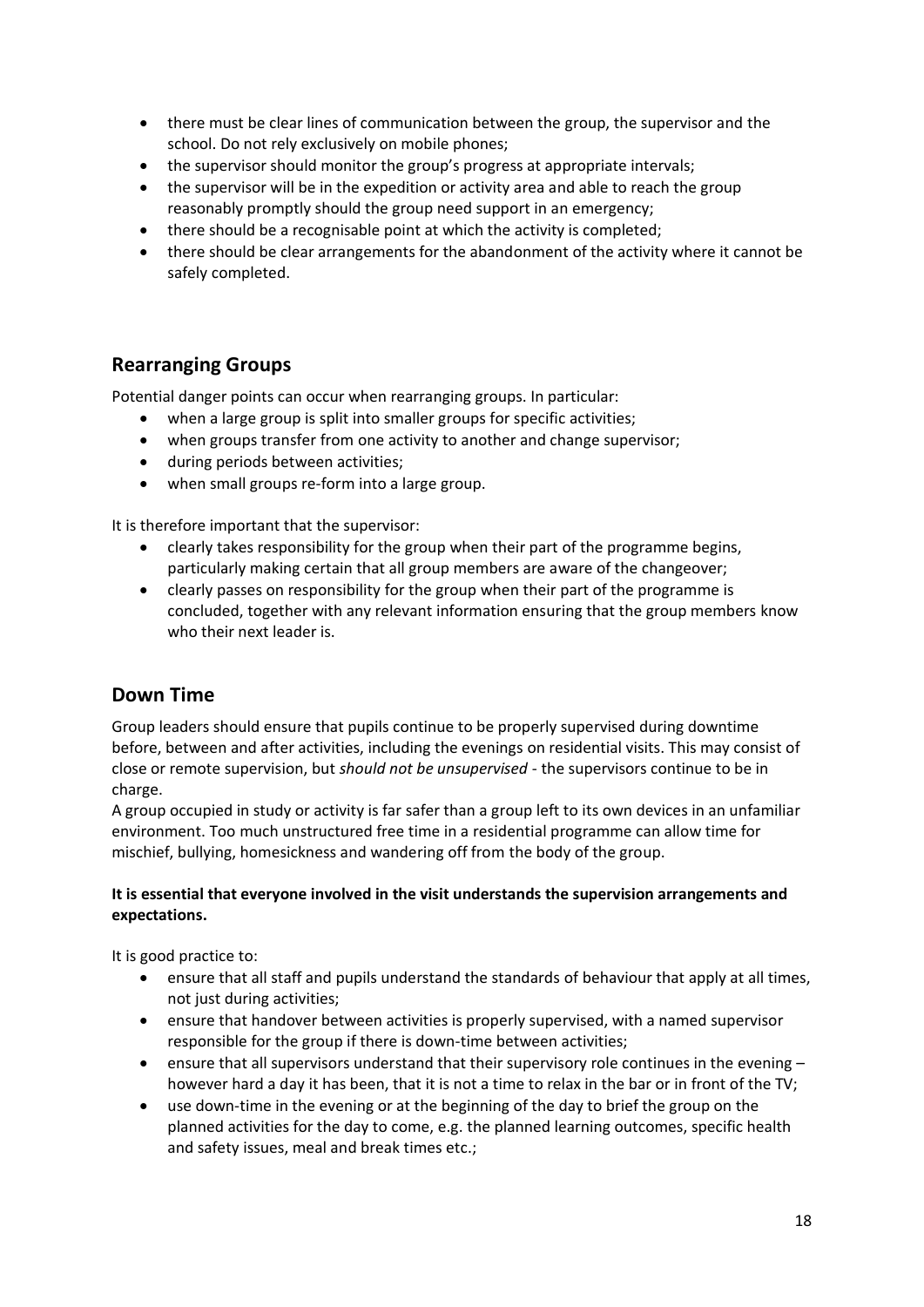- use down time after activities for individual reflection on personal learning outcomes, and group discussion about the highs and lows of the day;
- apply the advice contained in "Remote Supervision" above, adapted as necessary, if it is felt reasonable to allow pupils some time without close supervision;
- occupy the group with mildly active, non-academic activities in the evening, e.g. craft activities, environmental activities, quizzes, team challenges, led-walks.

# **Night Time**

Group leaders should ensure that:

- the group's immediate accommodation is exclusively for the group's use;
- teachers (of both genders where appropriate) have sleeping accommodation on the same floor immediately adjacent to the pupils' accommodation;
- there is a teacher present on that floor whenever the pupils are there;
- child protection arrangements are in place to protect both pupils and staff;
- where hotel/hostel reception is not staffed 24 hours a day, security arrangements should be in force to stop unauthorised visits;
- in the absence of 24 hour staffing of reception, external doors must be made secure against intrusion and windows closed as necessary to prevent intrusion;
- where possible, internal doors are lockable but staff must have reasonable access to the pupil accommodation at all times;
- where pupils' doors are locked, teachers have immediate access, as necessary, to a master key;
- all staff and pupils know the emergency procedures/escape routes in the event of a fire.

Where windows and doors are locked against intrusion at night, ensure that alternative escape routes are known and that all fire doors function properly.

Don't be lulled into a sense of false security by local assurances, such as "no need to lock doors in this part of the country". The presence of the group may attract unwelcome attention that is unusual in the locality.

# <span id="page-18-0"></span>**TRAVEL**

A driver cannot safely drive and supervise children at the same time. Group leaders should ensure that:

- transport by road has seat belts and that the pupils wear them;
- there is adequate supervision at all times when travelling;
- supervisors are reserved seats that allow them to supervise properly
- pupils are supervised when boarding and leaving;
- extra care is taken when leaving a vehicle in a country that drives on the right as some doors may open onto the road side;
- standards of behaviour are met, and in particular that drivers are not distracted
- smoking/alcohol etc. bans are observed;
- pupils are occupied on long journeys this will help the journey pass quickly;
- evacuation procedures are clearly understood by everyone, luggage is securely stored and emergency exits are kept clear;
- there are adequate rest stops for drivers;
- head counts are carried out when the group is getting off or onto transport.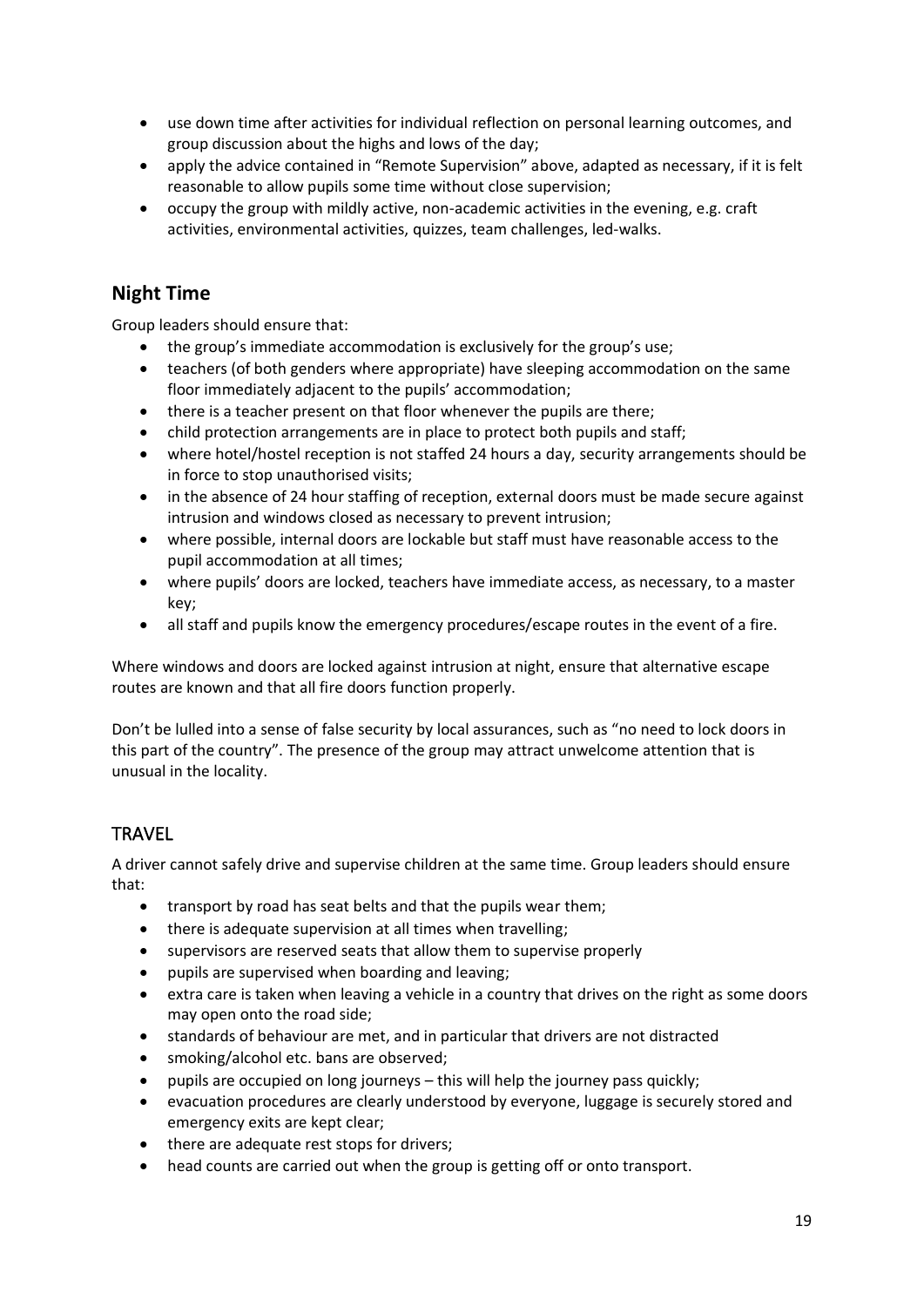# <span id="page-19-0"></span>BEHAVIOUR

- school rules apply on all trips and visits
- poor behaviour may be reduced by ensuring that all pupils are signed up to specific and agreed additional standards of behaviour before (or at least at the beginning of) the visit;
- educational visits can be a good opportunity for school staff to get to know pupils away from the confines of the school. But the group leader should resist any temptation to accept lower standards of behaviour. The different hazards that pupils may be exposed to away from the school will require them to observe standards of behaviour that are at least as high as, or higher than, in the classroom;
- if one adult has to give prolonged attention to one group member, the group leader should reassess the supervisory roles of the other adults to ensure that all members of the group know who is responsible for them. Activities may need to be amended until the other adult returns all of his or her attention to the group;
- group leaders should trust their own knowledge of the young people and use their own professional judgement;
- this may include challenging an activity leader where the group leader's knowledge of the group is superior, or intervening to prompt a change of plan.
- In the case of residential trips, parents should be informed that in the case of unacceptable behaviour which compromises the overall enjoyment, effectiveness and/or safety of the trip, an individual pupil can be returned home at the parents' expense.

# <span id="page-19-1"></span>EMERGENCY PROCEDURES

# **Preparation**

It is good practice for the group leader to:

- agree an emergency action plan, which includes 24-hour (i.e. constant cover) contact points at the school and clear roles for the group leader, school contact, head teacher e.g. managing media interest, supporting parents of an injured pupil, transport arrangements etc.;
- ensure that all members of the group know what action to take if there is a problem;
- **hold evening briefings with supervisors to discuss issues for the next day;**
- spend time early the next morning explaining arrangements to the pupils;
- hold, or ensure that other adults in the group hold, up-to date competence in first aid and other life saving competence as necessary for the activities;
- ensure that the first aid kit is properly stocked and accessible
- ensure that all pupils' medical needs (e.g. asthma, diabetes, anaphylaxis) are known and that staff are competent to handle them
- make destination/activity appropriate arrangements, for example:
	- o be aware that some diseases are more common in some countries and know what preventative action to take and what to do if a group member becomes infected;
	- $\circ$  recognise that many of the health problems of pupils on longer visits are caused by lack of food, of liquid or of sleep;
	- $\circ$  if appropriate, advise group members about the dangers of over-exertion in the heat and of dehydration, which can cause headache, dizziness and nausea;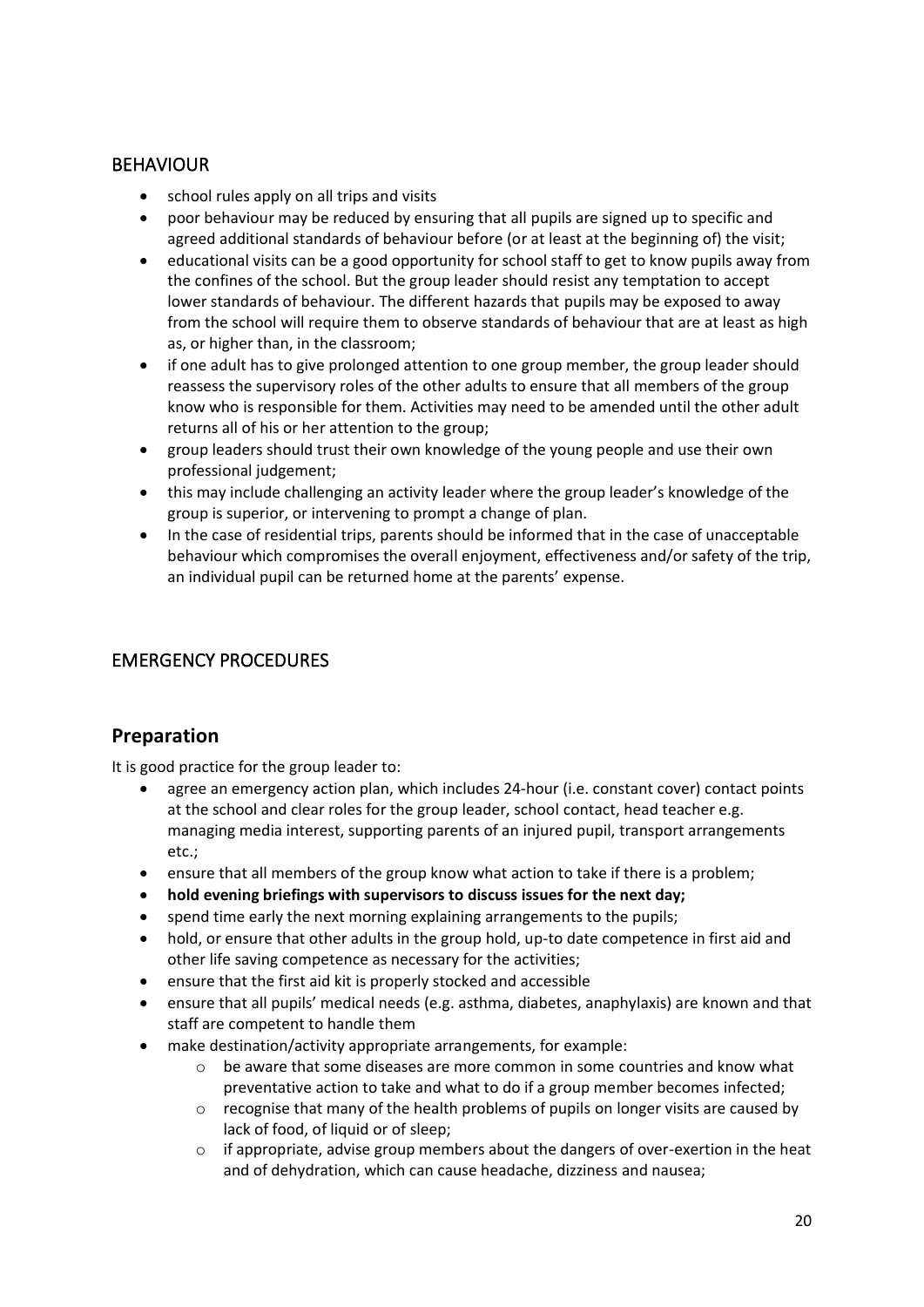- o in warm climates, keep fluid levels high, take extra salt and wear loose, lightweight clothing – preferably made of cotton or other natural fibres – and use suitably factored sun protection creams and sun hats/glasses;
- ensure that drivers take adequate rest breaks on long journeys;
- practice emergency drills;
- if abroad, know where the nearest British Embassy or Consulate is located and the telephone number. Depending on the age of the pupils, it may be appropriate to ensure that they have this information to hand.

#### **Emergency procedures framework during the visit – see th[e OEAP website](https://oeapng.info/) for further guidance**

If an emergency occurs on a school visit the group leader should maintain or resume control of the group overall. The main factors to consider include:

- establish the nature and extent of the emergency as quickly as possible;
- ensure that all the group are safe and looked after;
- establish the names of any casualties and get immediate medical attention;
- ensure that a teacher accompanies casualties to hospital with any relevant medical information, and that the rest of the group are adequately supervised at all times and kept together;
- notify the police if necessary;
- ensure that all group members who need to know are aware of the incident;
- ensure that all group members are following the emergency procedures and the roles allocated to them – revise procedures and re-allocate roles as necessary;
- inform the school contact and provider/tour operator (as appropriate). The school contact number should be accessible at all times during the visit;
- details of the incident to pass on to the school should include: nature, date and time of incident; location of incident; names of casualties and details of their injuries; names of others involved so that parents can be reassured; action taken so far; action yet to be taken (and by whom);
- school contact should notify parents, providing as full a factual account of the incident as possible;
- notify insurers, especially if medical assistance is required (this may be done by the school contact);
- notify the British Embassy/Consulate if an emergency occurs abroad;
- ascertain phone numbers for future calls. Try not to rely solely on mobile phones;
- write down accurately and as soon as possible all relevant facts and witness details and preserve any vital evidence;
- keep a written account of all events, times and contacts after the incident;
- complete an accident report form as soon as possible. Contact HSE if appropriate;
- **no-one in the group should speak to the media**. Names of those involved in the incident should not be given to the media as this could cause distress to their families. Refer media enquiries to a designated media contact, usually the Head or a member of SMT designated by the Head and communicated to the trip/visit Leader;
- no-one in the group should discuss legal liability with other parties, nor sign anything relating to accident liability without clear advice from the head who will seek legal advice;
- keep receipts for any expenses incurred insurers will require these.

# <span id="page-20-0"></span>ADVICE ON SPECIFIC ACTIVITIES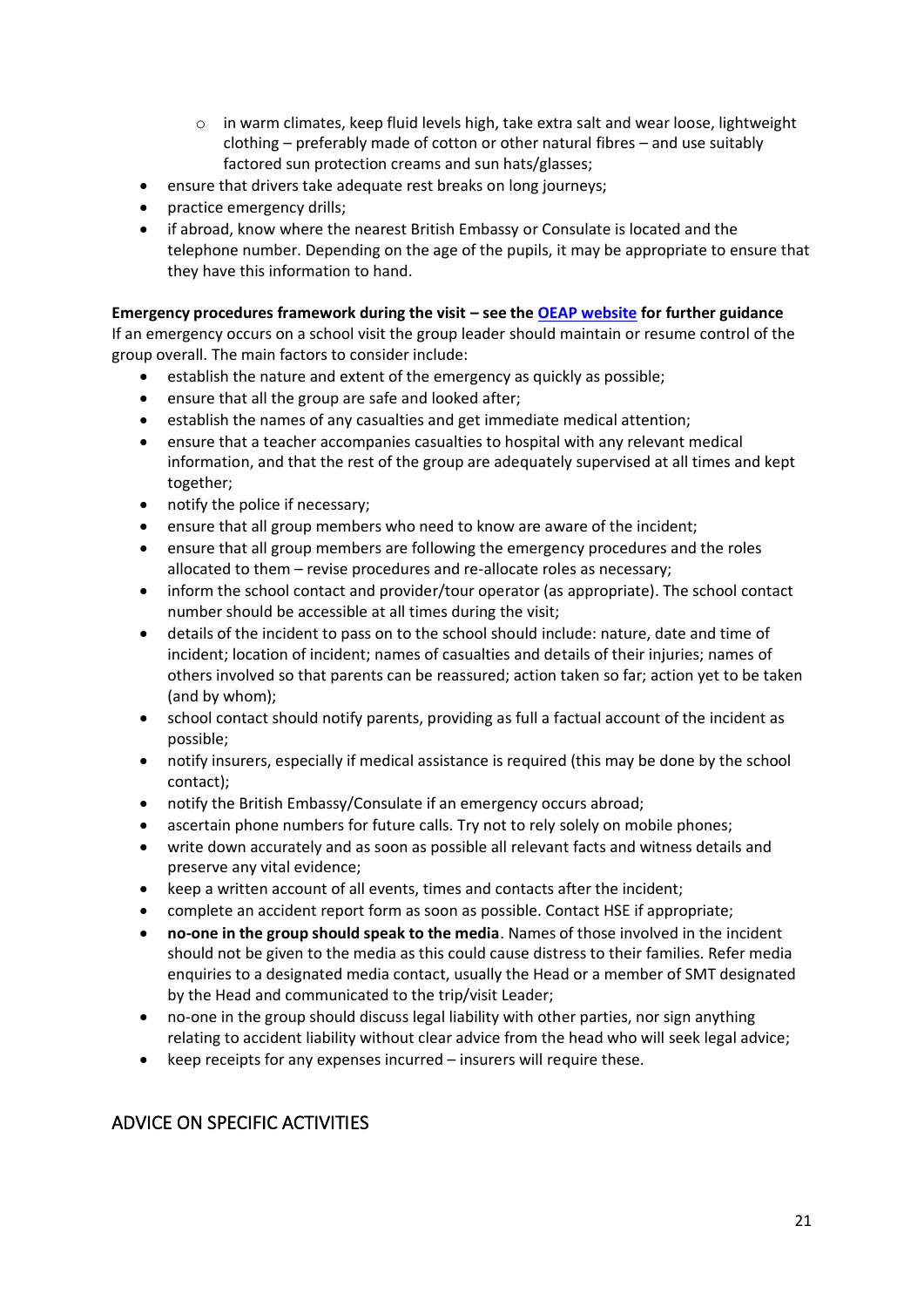If a trip includes significant risks, such as challenging terrain, going to remote places or extreme climates, the School will follow the guide to the British Standard for [adventurous](https://www.bsigroup.com/en-GB/about-bsi/uk-national-standards-body/what-is-the-national-standards-body/why-standards-matter-for-consumers/consumer-resources/) activities outside the United [Kingdom](https://www.bsigroup.com/en-GB/about-bsi/uk-national-standards-body/what-is-the-national-standards-body/why-standards-matter-for-consumers/consumer-resources/) as the basis for the planning and risk assessment.

Organisations employed by the school should follow this too. If they have LOtC Quality Badge then they follow this standard.

Schools should consider the Foreign and Commonwealth Office's detailed guidance on [safer](https://www.gov.uk/safer-adventure-travel-and-volunteering-overseas) adventure travel and [volunteering](https://www.gov.uk/safer-adventure-travel-and-volunteering-overseas) overseas when organising adventure visits abroad. A [teachers'](https://www.gov.uk/teachers-pack) [pack](https://www.gov.uk/teachers-pack) is also available.

#### *Coastal visits*

Many of the incidents affecting pupils have occurred by or in the sea. There are dangers on the coast quite apart from those incurred in swimming.

The group leader will want to bear the following points in mind when assessing the risks of a coastal activity:

- tides, rip tides and sandbanks are potential hazards; timings and exit routes should be checked;
- group members should be aware of warning signs and flags;
- establish a base on the beach to which members of the group may return if separated;
- look out for hazards such as glass, barbed wire and sewage outflows etc;
- some of a group's time on a beach may be recreational. Group leaders should consider which areas of the terrain are out of bounds, and whether the risk assessment allows swimming in the sea;
- cliff tops can be highly dangerous for school groups even during daylight. The group should keep to a safe distance from the cliff edge at all times – a "buffer zone" between the pupils and the hazard. Be aware that cliff falls can mean that cliff paths stop abruptly at the cliff edge;
- group leaders should not normally allow pupils to ride mountain bikes on any route that is near a sheer drop e.g. coastal path or canal towpath. If the risk assessment indicates that the risk could be managed adequately, then there should be a small known group of skilled and experienced riders accompanied by appropriately qualified staff;
- the local coastguard, harbour master, lifeguard or tourist information office can provide information and advice on the nature and location of hazards.

# **Swimming in the sea or other natural waters**

Swimming and paddling or otherwise entering the waters of river, canal, sea or lake **should never be allowed as an impromptu activity**. The pleas of children to be allowed to bathe – because it is hot weather, for example, or after a kayaking exercise - should be resisted where the bathing has not been prepared for. In-water activities should take place only when a proper risk assessment has been completed and proper measures put in to control the risks. Swimming activities should be formal and supervised by individuals suitably qualified for the activity – this is likely to mean swimming in natural waters will be in most cases be prohibited.

Where swimming in natural waters, for example the sea, is deemed to be a safe activity, it is imperative, as above, that group leaders seek out recognised bathing areas that have official surveillance: i.e. qualified lifeguard cover. But, even then, group leaders should be aware that pupils might mingle with members of the public and be lost to view thus in assessing for risk, the activity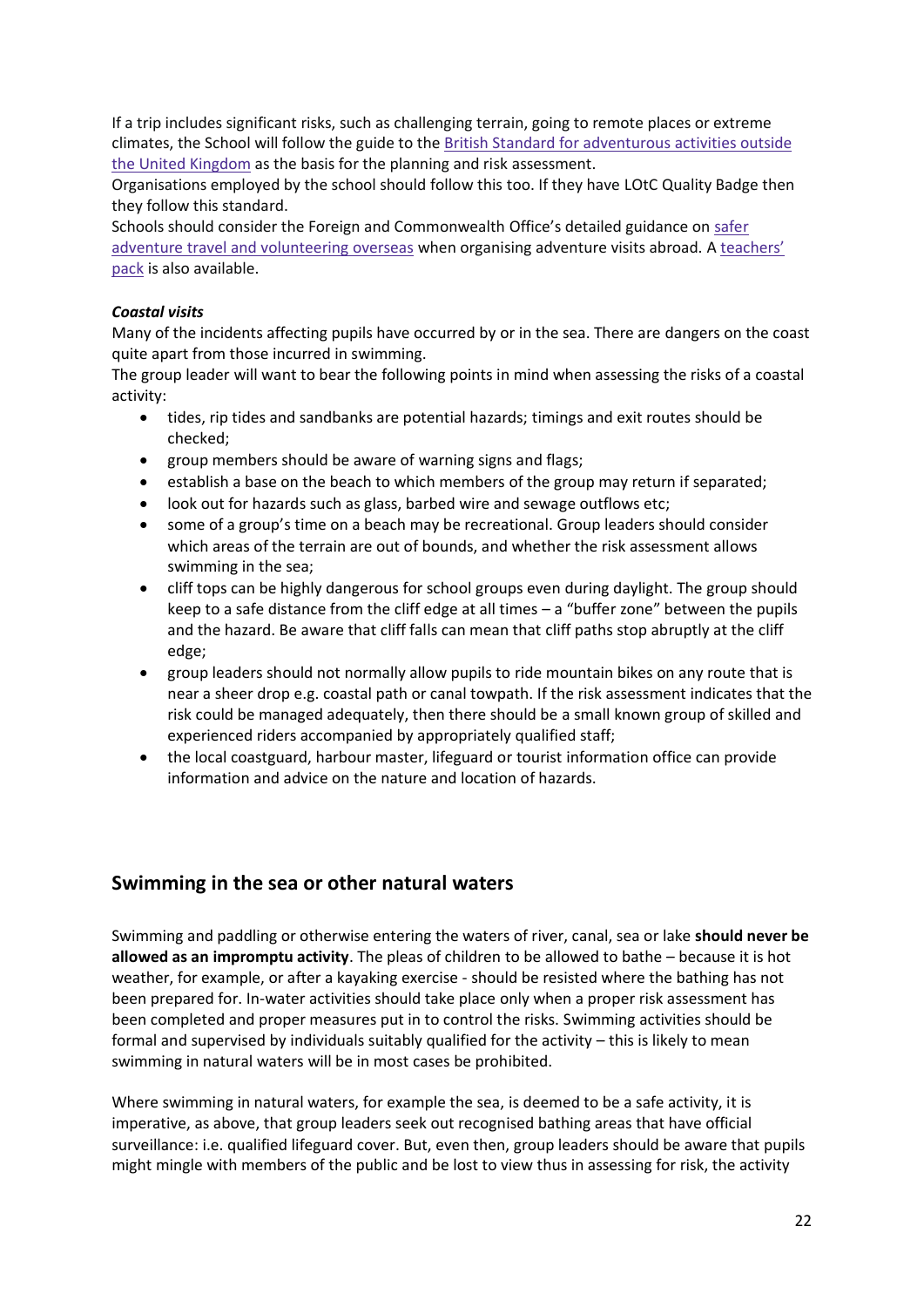may be deemed to present an unacceptable risk as pupils should always be in sight and reasonable reach of their supervisors.

In all cases where swimming is being considered, the visit leader should:

- Have prior knowledge of students' swimming abilities via parental consent
- be aware that many children who drown are strong swimmers;
- ascertain for themselves the level of the pupils' swimming ability through questioning prior to the activity;
- check the weather;
- be aware of the local conditions such as currents, weeds, rip tides, shelving, uneven or unstable bottom – using local information from the lifeguard, coastguard, harbourmaster, police or tourist information office;
- beware of rocks, breakwaters and other potential hazards;
- look out for warning signs and flags: a red flag means it is unsafe to swim; yellow flags mean that lifeguards are on patrol in the area between the flags; a black and white flag means it is an area used by surfers and not suitable for swimming;
- designate a safe area of water for use by the group;
- brief the group about the limits of the swimming area;
- avoid crowded beaches where it is harder to see pupils;
- be aware of the dangerous effects of sudden immersion in cold water;
- be aware of the dangers of paddling especially for young pupils;
- ensure that pupils have not eaten (at least half an hour) before swimming;
- ensure the activity is suitable for the pupils, especially any with special needs or disabilities;
- adopt and explain the signals of distress and recall;
- ensure that buoyancy aids, lifejackets etc. are used where appropriate;
- carry out regular head counts;
- be aware that it is not always possible to tell when someone is in difficulties.

Supervisors should

- have clear roles at least one supervisor should always stay out of the water for better surveillance, even where lifeguards are on duty;
- take up a best position from which to exercise a constant vigilance;
- divide their careful watching between staff who stand in the sea and look landward towards the group and staff who stay on land and watch the group from that vantage point;
- give the children their full, undivided attention;
- always follow the advice or directions of a lifeguard;
- never swim themselves unless it is to help a child in distress;
- not join in any of the children's games:
- ensure that no child is allowed to wade out or swim further than his or her waist height;
- nevertheless, be aware that it is possible to drown in one's own depth, and to act immediately when a child appears to be in difficulties;
- ensure that children leave the water immediately if they get too cold, especially if toes and fingers look blue or feel numb - could suggest the onset of hypothermia;
- recognise that a child in difficulty is unlikely to wave or shout all of their energies will be in trying to keep afloat.

For activities which involve water based activities, where specifically qualified individuals lead arranged activities (for example an activity centre led kayaking trip) it is good practice for the group leader, or another designated adult in the group, to hold a relevant life saving award, especially where lifeguard cover may not be available. For further advice see: <http://rlss.org.uk/>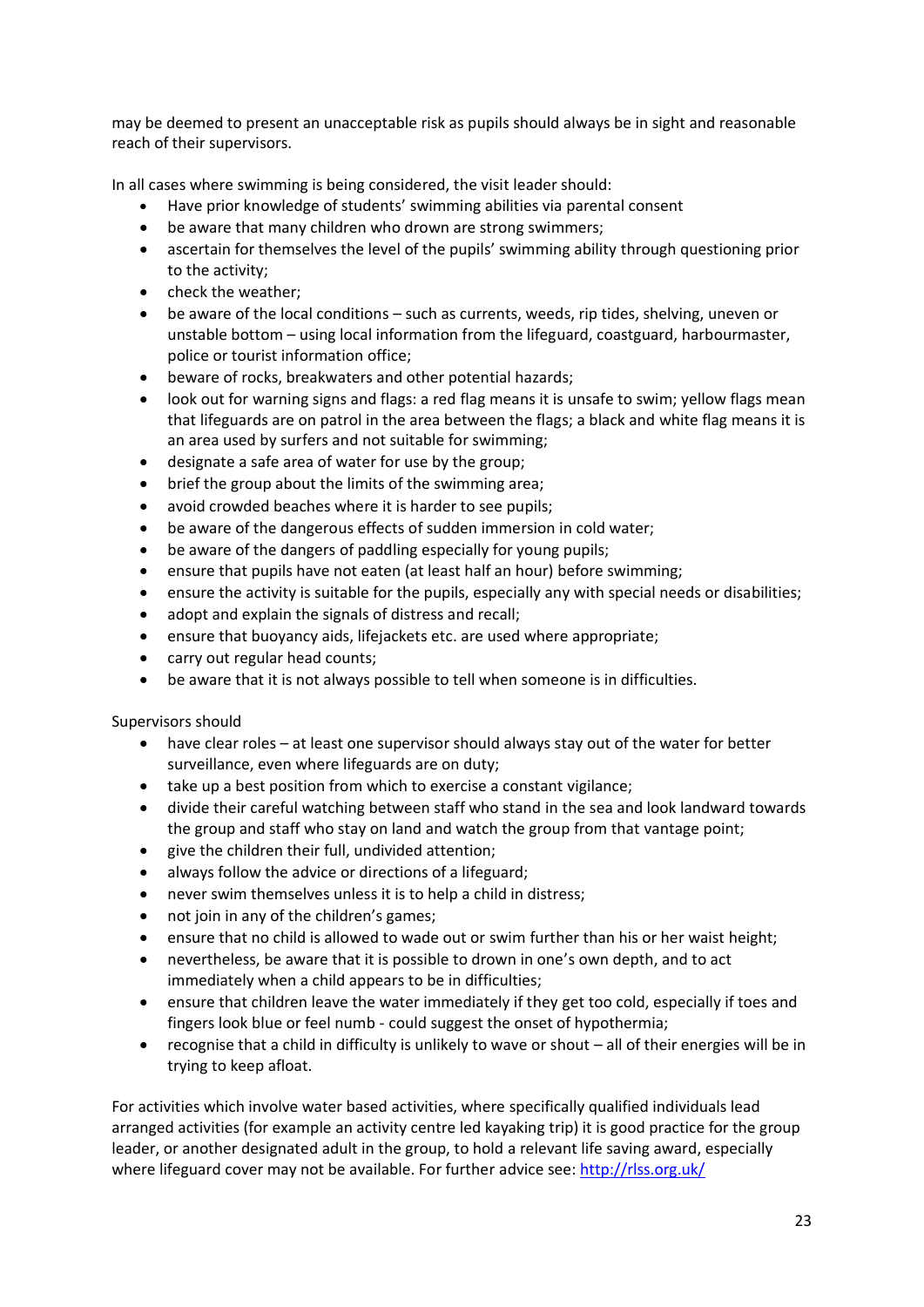The necessity for water based activities and the management of such should be carefully considered in the planning stages and certainly should only be included in a trip's itinerary with the express permission of the EVC. It is unlikely that water based activities would be permitted outside of environments where appropriately qualified specialists provide the activities or where lifeguarding is present.

# **FARM VISITS**

**see also** [https://oeapng.info/wp-content/uploads/dlm\\_uploads/2012/04/7g-Farm-Visits.pdf](https://oeapng.info/wp-content/uploads/dlm_uploads/2012/04/7g-Farm-Visits.pdf)

Group Leaders should check the provision at the farm to ensure that

- eating areas are separate from those where there is any contact with animals;
- there are adequate clean and well-maintained washing facilities;
- there is clear information for visitors on the risks and the precautions to take.

Ensure that

- there is adequate trained adult supervision wherever children can come into contact with animals and need to wash their hands;
- all children wash their hands thoroughly immediately after touching animals and before any eating or drinking;
- shoes are cleaned and then hands are washed on leaving the farm.

Never let pupils:

- place their faces against the animals;
- put their hands in their own mouths after touching or feeding the animals;
- eat or drink while going round the farm;
- eat or drink until they have washed their hands;
- sample any animal foodstuffs;
- drink from farm taps (other than in designated public facilities);
- touch animal droppings if they do then wash and dry hands;
- ride on tractors or other machines without agreed and supervised arrangements;
- play in the farm area, or in other areas that are out of bounds such as grain storage tanks, slurry pits etc.

## <span id="page-23-0"></span>MONITORING AND REVIEW OF POLICY

Arrangements for Educational Visits are reviewed annually to ensure the provision is adequate and effective by the Health and Safety Committee. Additional reviews will take place following any significant changes in staffing and/or pupil numbers.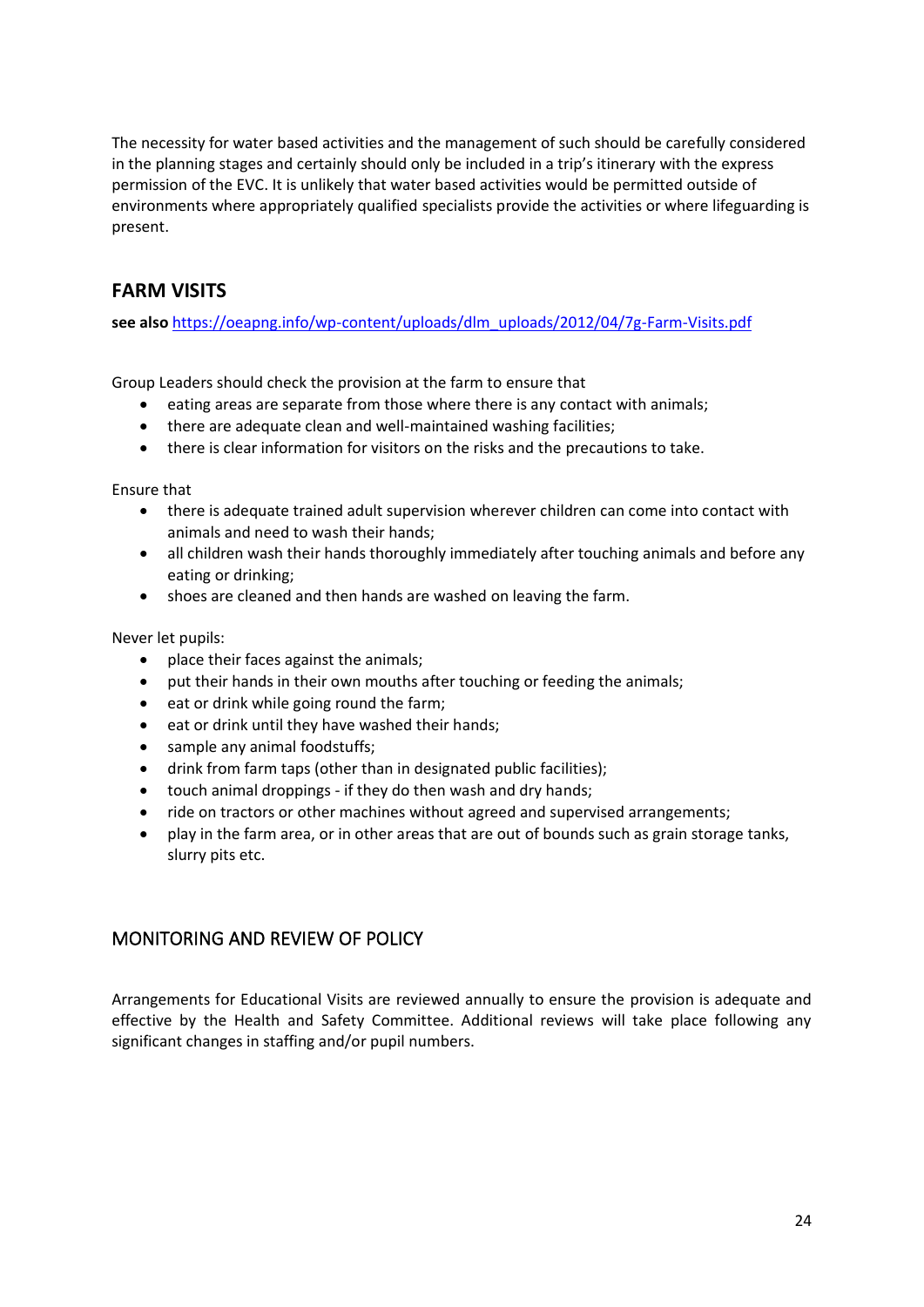## <span id="page-24-0"></span>PLANNING

For all visits off site refer to Forms A and B

- 1. Complete Trip Proposal Form A and submit to EVC:
	- a. For day trips in the term preceding the term in which you intend on running your trip.
	- b. For residential trips 2 terms in advance. Substantial international or trips involving high risk activities may require a year's notice and planning. The need for a pre-visit should be discussed with the EVC. If a pre-visit is considered as not being necessary the reasons must be noted on the visit risk assessment.
- 2. Receive and file approval Form A begin Form B where appropriate
- 3. Create a trip letter for parents (parents must always be made aware when their children are undertaking a visit and will be off school premises) seeking, where appropriate, parental consent for the trip\*. When communicating a residential trip opportunity to parents, invitation letters state that any initial deposit payments are 'Non Refundable'
	- a) For day trips notification of visit, informative of detail and activities to be undertaken, equipment/clothing instruction, rules re money and mobile devices (where appropriate) and cost.
	- b) For residential trips notification of visit, informative of detail and activities to be undertaken, and cost, clothing/equipment list(s), code of conduct including rules for mobile devices, and request for consent, plus dates for information meeting(s)
- 4. Submit trip letter to EVC for approval
- 5. Communicate trip letter to parents
- 6. Form B, submitted to EVC for approval at least 2 weeks in advance of the trip's departure.
- 7. For all major day trips, residentials and overseas trips, Form C should be completed in order to review the activity, and inform planning for future years.
- 8.

#### **\*the School uses a Google Form format for collecting parental consent.**

#### **Further planning considerations, Covid:**

**Trip leaders must ensure that:**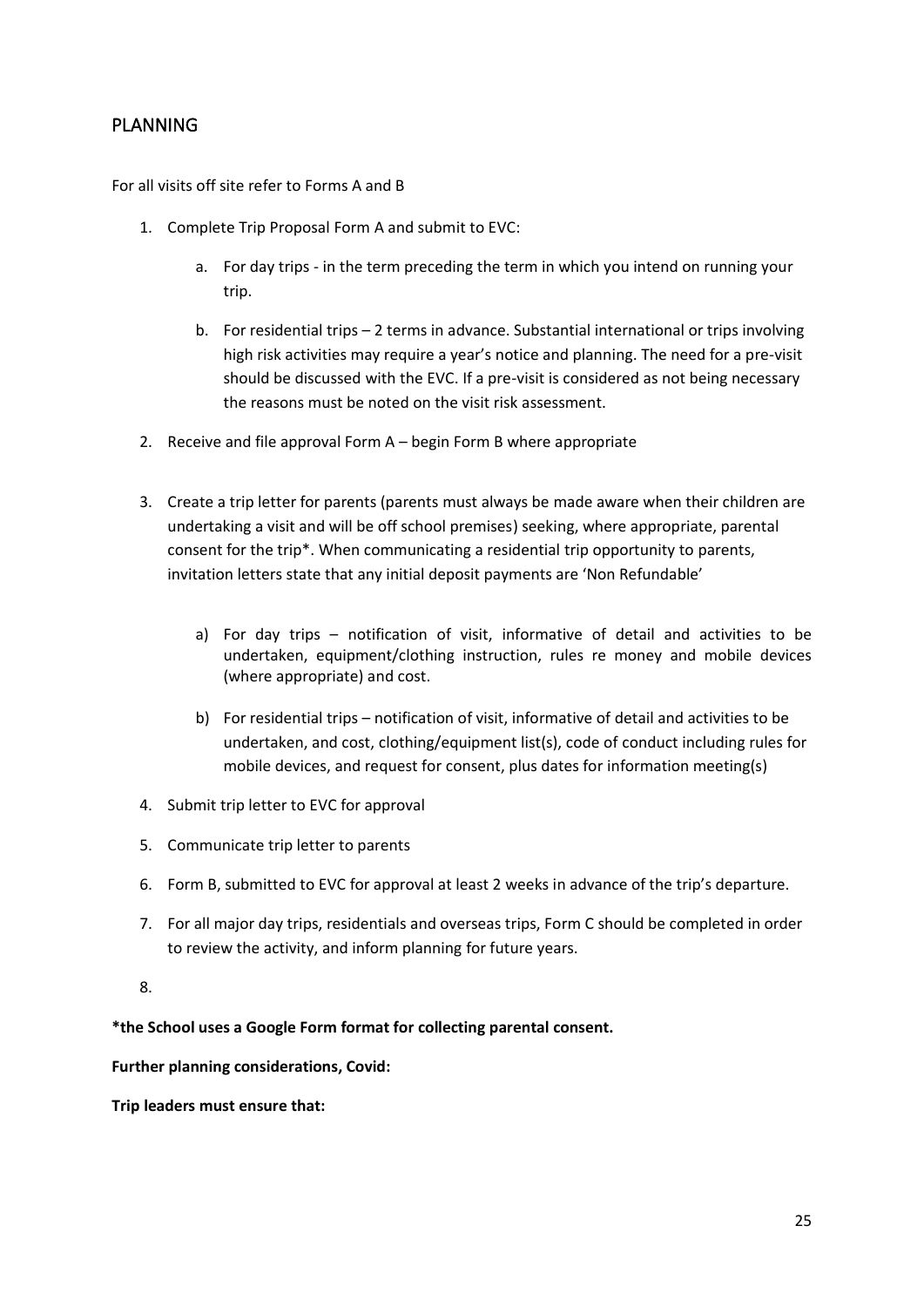- Consideration is given to the terms and conditions should a pupil/pupils not be able to attend the trip after the initial booking, with appropriate communication of the particulars to parents
- Parents are aware that they may be responsible for any additional costs incurred should a pupil(s) be unable to travel with the group and thus need adult accompaniment whilst outside the UK, for example, for the purposes of quarantine
- Parents are aware that whist School will endeavour to update parents of changes to travel guidance, it is parental responsibility to keep updated of changing terms for travel, based on government guidance or regulation
- Contingency funds are suitable for the trip and anticipated additional costs
- Any further requirements for travel (testing, Covid Passports etc) are communicated in a timely fashion, with clear indication of cost and responsibility of such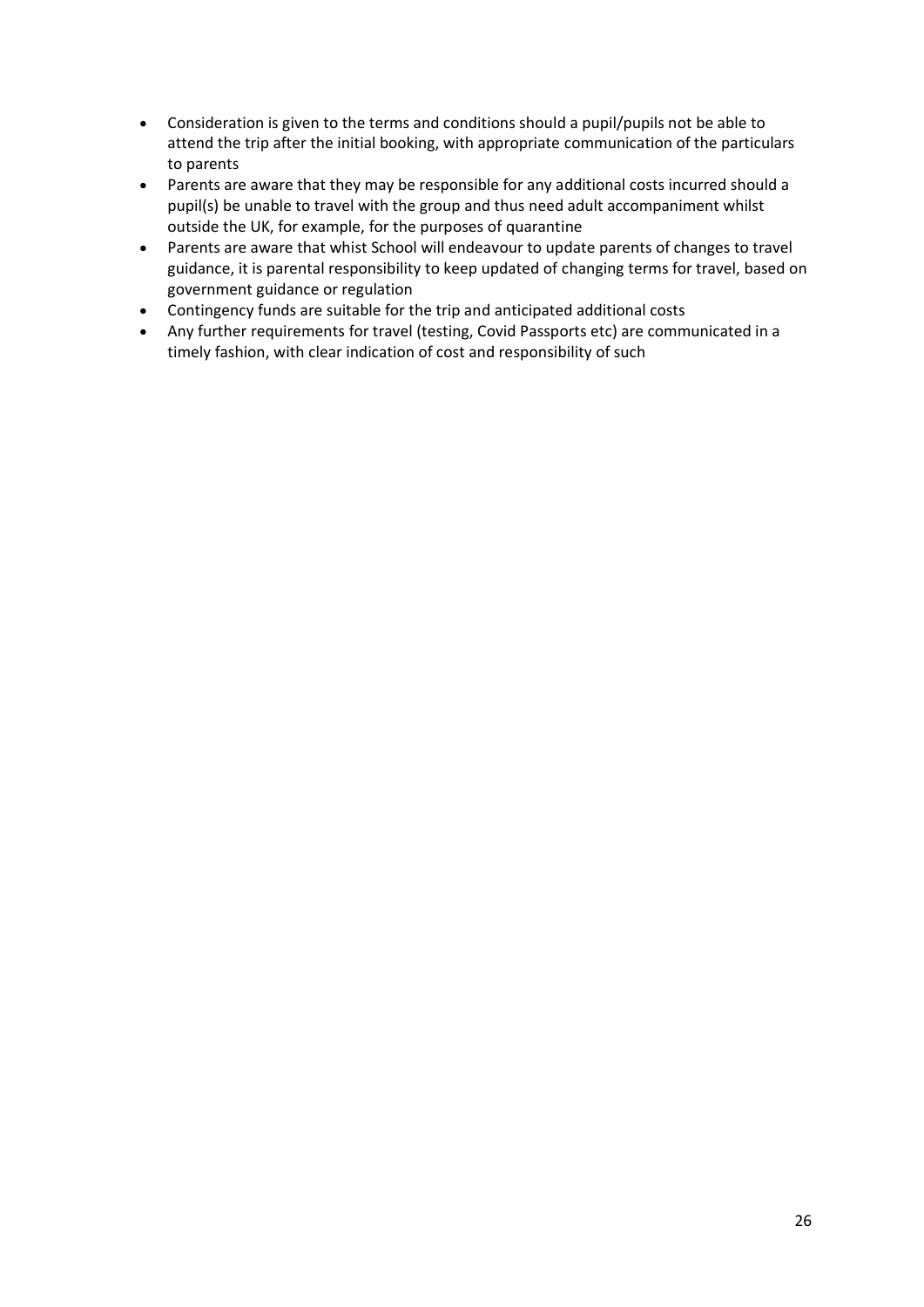## <span id="page-26-0"></span>APPENDICES

# **Trip Planning forms**



# **Visit and Trip Proposal**

# **Form A**

Please complete this form *BEFORE* you book any trip, visit or off site event. Check the draft calendar for an overview of other events. Look for potential clashes or events on the same day of the week as your event during that term etc and events scheduled for year groups on the same day(s) that term to avoid pupils being absent on particular days. Once complete, pass the form on to the EVC.

I have checked the calendar and planning sheets (tick)

| <b>Group Leader</b>                                                                                                 | Activity/event<br>name or title |
|---------------------------------------------------------------------------------------------------------------------|---------------------------------|
| <b>Rationale for running</b><br>the visit/trip<br>(explain why the<br>activity will be of<br>benefit to the pupils) |                                 |
| Year Group(s)                                                                                                       | <b>Estimated</b>                |
| Involved                                                                                                            | pupil numbers                   |
| Proposed date(s) and                                                                                                | Address/                        |
| times                                                                                                               | contacts for                    |
|                                                                                                                     | location(s) to                  |
|                                                                                                                     | be visited                      |
| Is this date flexible?                                                                                              |                                 |
| If so please give                                                                                                   |                                 |
| <i>alternatives</i>                                                                                                 |                                 |
| <b>Estimated cost per</b>                                                                                           |                                 |
| pupil                                                                                                               |                                 |
| Please include as                                                                                                   |                                 |
| much of a breakdown                                                                                                 |                                 |
| as possible (transport,                                                                                             |                                 |
| accommodation, entry                                                                                                |                                 |
| /ticket costs etc). Is                                                                                              |                                 |
| there to be any cost to                                                                                             |                                 |
| the school?                                                                                                         |                                 |

/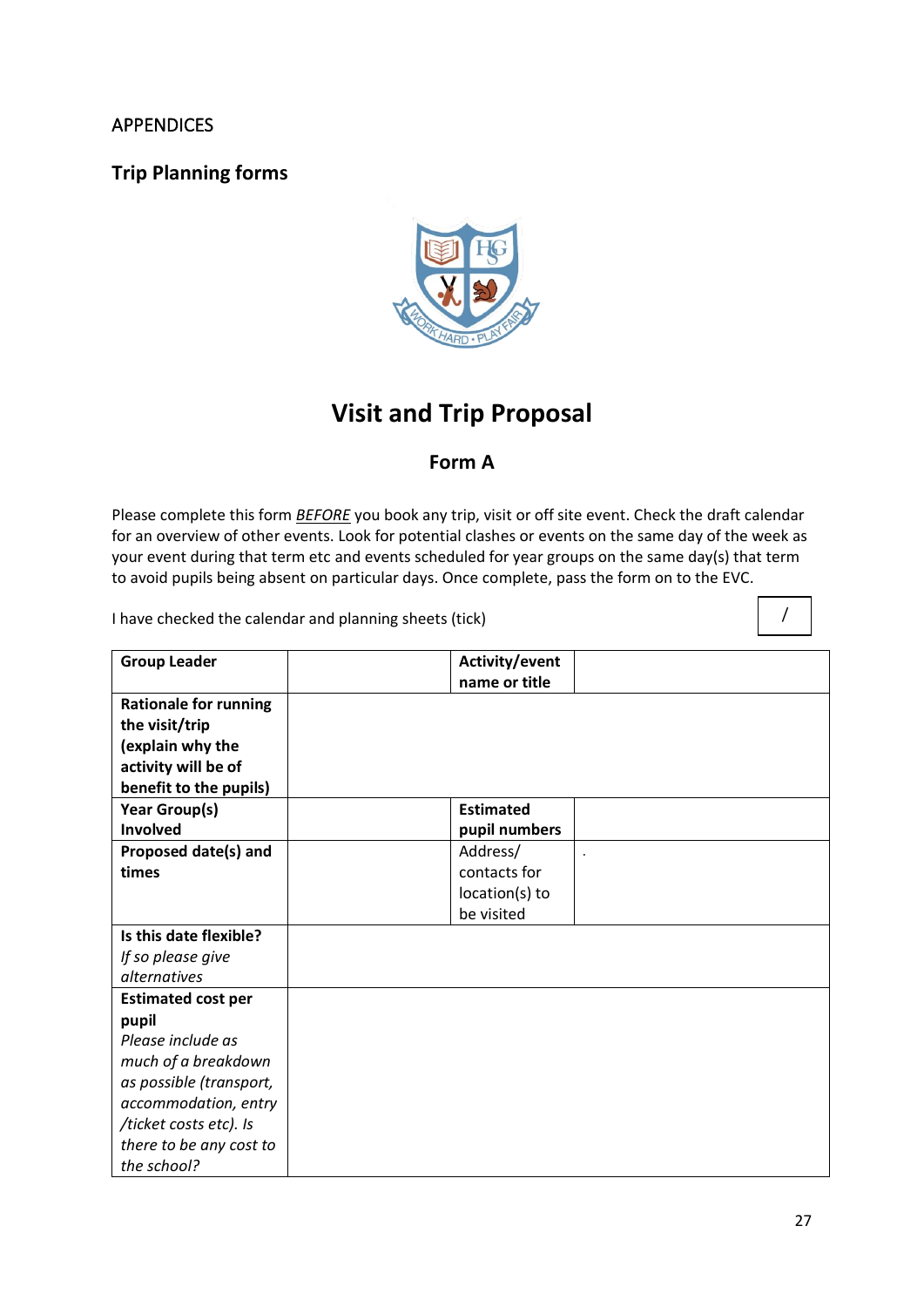| Is a pre-visit               |                                          |                                                                          |                       |                    |
|------------------------------|------------------------------------------|--------------------------------------------------------------------------|-----------------------|--------------------|
| $necessary - indicate$       |                                          |                                                                          |                       |                    |
| staffing, proposed           |                                          |                                                                          |                       |                    |
| date and cost                |                                          |                                                                          |                       |                    |
|                              |                                          |                                                                          |                       |                    |
| <b>Staffing Requirements</b> |                                          |                                                                          |                       |                    |
| You should indicate          |                                          |                                                                          |                       |                    |
| the total staff needed       |                                          |                                                                          |                       |                    |
| to meet quideline            |                                          |                                                                          |                       |                    |
| ratios. You can              |                                          |                                                                          |                       |                    |
| suggest staff names          |                                          |                                                                          |                       |                    |
| but cannot at this           |                                          |                                                                          |                       |                    |
| stage assume staff           |                                          |                                                                          |                       |                    |
| involvement                  |                                          |                                                                          |                       |                    |
| <b>Additional</b>            |                                          |                                                                          |                       |                    |
| <b>Information or</b>        |                                          |                                                                          |                       |                    |
| <b>Comments</b>              |                                          |                                                                          |                       |                    |
| (proposed itinerary,         |                                          |                                                                          |                       |                    |
| any risky activities,        |                                          |                                                                          |                       |                    |
| special provision to         |                                          |                                                                          |                       |                    |
| accommodate                  |                                          |                                                                          |                       |                    |
| SEN/Medical needs)           |                                          |                                                                          |                       |                    |
| <b>Signed</b>                | Proposer                                 |                                                                          | <b>Head of School</b> |                    |
| (Head of School must         |                                          |                                                                          |                       |                    |
| have signed before           |                                          |                                                                          |                       |                    |
| passed to EVC)               |                                          |                                                                          |                       |                    |
| <b>EVC confirmation</b>      |                                          | I confirm that I have reviewed and                                       | Signed                |                    |
|                              |                                          | support the above and have liaised                                       |                       |                    |
|                              |                                          | with the DSL regarding potential                                         |                       |                    |
|                              | safeguarding issues that may be          |                                                                          |                       |                    |
|                              | pertinent to the launching of this trip. |                                                                          |                       |                    |
|                              |                                          | The below is to be completed by the EVC in consultation with the Leader. |                       |                    |
| <b>Risk Assessment</b>       |                                          | Does the trip/event Leader need to                                       | Yes                   | No                 |
|                              |                                          | produce a formal risk assessment for                                     |                       |                    |
|                              |                                          | the activity/ies or are activities                                       |                       |                    |
|                              |                                          | covered by routine and understood                                        |                       |                    |
|                              | school risk assessments?                 |                                                                          |                       |                    |
| Safeguarding                 |                                          | Does the trip leader need to liaise the DSL before                       |                       | Y/N                |
|                              | launch?                                  |                                                                          |                       |                    |
| <b>Consent</b>               | What level of                            | None required                                                            | Letter detailing      | <b>Full formal</b> |
|                              | consent is                               |                                                                          | activities and        | consent form to    |
|                              | required?                                |                                                                          | itinerary and cost    | be issued and      |
|                              |                                          |                                                                          | with opt out          | completed, with    |
|                              |                                          |                                                                          | option, and           | subsequent         |
|                              |                                          |                                                                          | request to            | request for        |
|                              |                                          |                                                                          | update medical        | medical            |
|                              |                                          |                                                                          | records if            | information.       |
|                              |                                          |                                                                          | changed.              |                    |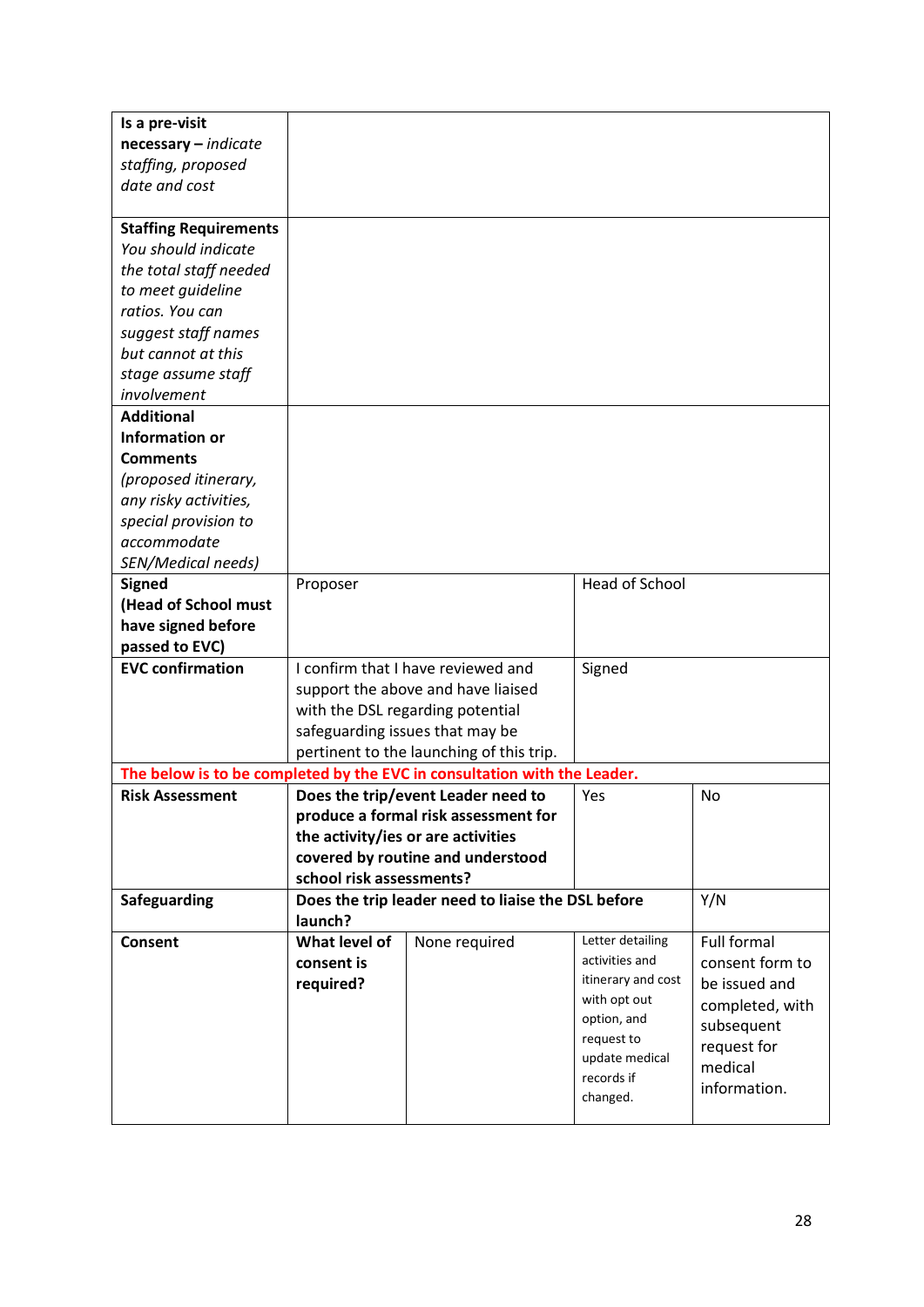

# **TRIPS AND VISITS PLANNING AND CHECKLIST – for confirmed trips only**

# **FORM B**

*To be completed by the group leader in conjunction with the School guidelines for Educational Visits and Trips. If any boxes are not applicable to your trip/outing/expedition or tour, please indicate as such.*

| <b>Title of trip</b>                                                                                                                                                                                                                                                                                      |        |       |                |
|-----------------------------------------------------------------------------------------------------------------------------------------------------------------------------------------------------------------------------------------------------------------------------------------------------------|--------|-------|----------------|
| <b>Group Leader &amp; Deputy:</b>                                                                                                                                                                                                                                                                         |        |       |                |
| Other staff /adults involved:<br>To be agreed with the relevant<br>Head of School. If volunteers are<br>to accompany a trip, please<br>provide a clear rationale for the<br>request.<br>Number of pupils involved:<br>Please attach a list of all children<br>and adults attending/travelling<br>Date(s): | Girls: | Boys: | Year Group(s): |
| <b>Details of transportation</b><br>Have you used a School approved<br>coach hire provider? Are<br>minibuses being used? Have<br>these been booked? Have you<br>adequate drivers, who have been<br>cleared to drive School<br>minibuses?                                                                  |        |       |                |
| <b>Places to be visited:</b>                                                                                                                                                                                                                                                                              |        |       |                |
| <b>Accommodation:</b><br>If trip is residential include<br>address, phone & contact name                                                                                                                                                                                                                  |        |       |                |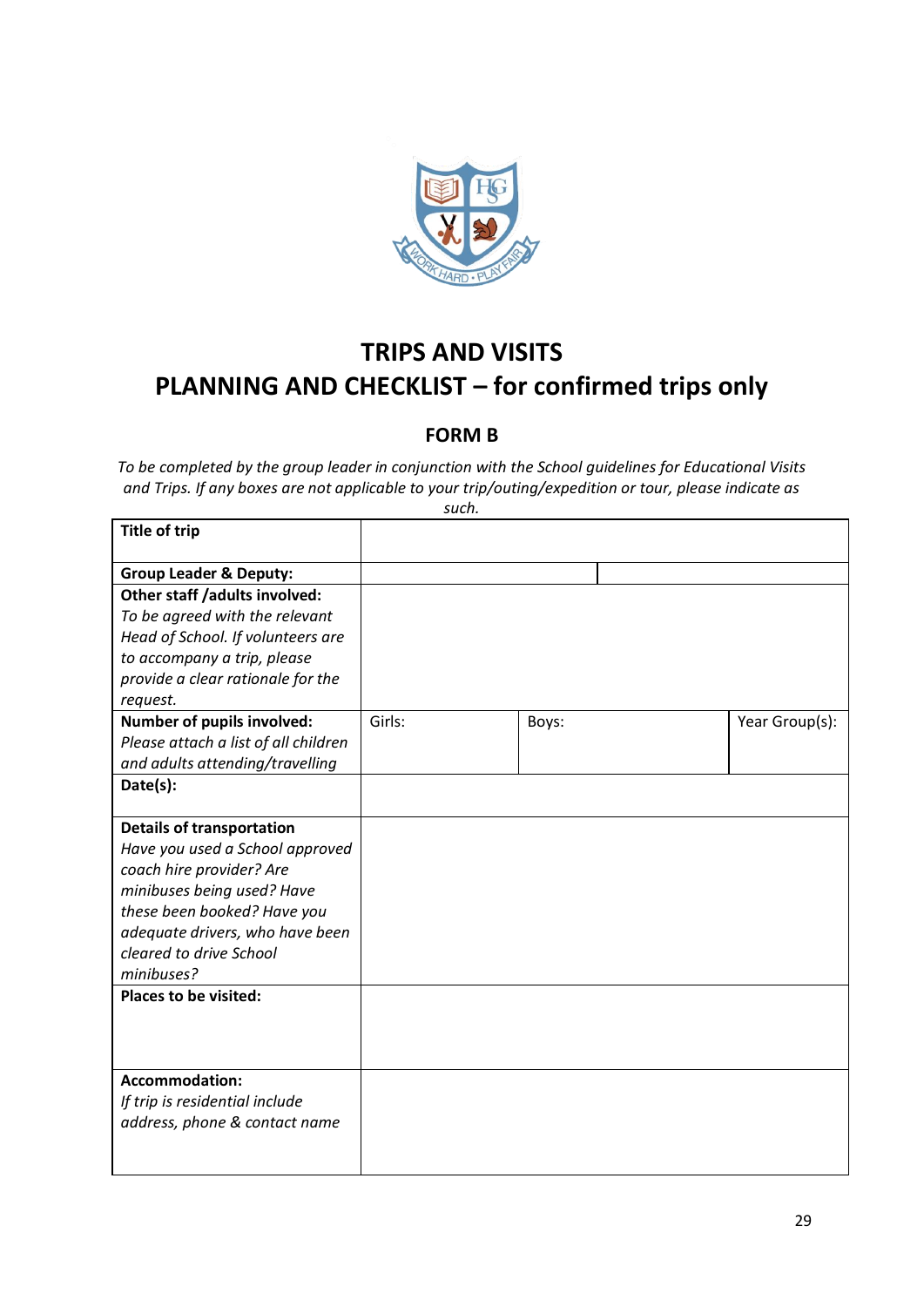| Agreed contact person at                                                                    |                                                                |                            |                |
|---------------------------------------------------------------------------------------------|----------------------------------------------------------------|----------------------------|----------------|
| school:                                                                                     |                                                                |                            |                |
| 24hr for residential trips - ensure                                                         |                                                                |                            |                |
| that you have asked the relevant                                                            |                                                                |                            |                |
| member of staff for their consent                                                           |                                                                |                            |                |
| in being this home contact.                                                                 |                                                                |                            |                |
| DSP safeguarding contact for                                                                |                                                                |                            |                |
| residential / overnight trips out                                                           |                                                                |                            |                |
| of routine school hours                                                                     |                                                                |                            |                |
| Group Leader's phone number                                                                 |                                                                |                            |                |
| during trip                                                                                 |                                                                |                            |                |
| Please also include a reserve                                                               |                                                                |                            |                |
| contact number for                                                                          |                                                                |                            |                |
| overnight/residential trips.                                                                |                                                                |                            |                |
| Details of operators and centres                                                            |                                                                |                            |                |
| providing instruction & facilities:                                                         |                                                                |                            |                |
| Include name, phone number &                                                                |                                                                |                            |                |
| license reference if registered                                                             |                                                                |                            |                |
| with the Adventure Activities                                                               |                                                                |                            |                |
| Licensing Authority                                                                         |                                                                |                            |                |
| Day/time/location of return to                                                              |                                                                |                            |                |
| school:                                                                                     |                                                                |                            |                |
|                                                                                             | <b>Planning Progress</b>                                       |                            |                |
| Have you informed catering of any changes/requirements to routine catering                  | NO / YES                                                       |                            |                |
| arrangements?                                                                               |                                                                |                            |                |
| Have you completed a risk assessment and had it signed off by the EVC?                      |                                                                |                            | NO / YES       |
| If applicable, have you received risk assessments from the operator/centre and              |                                                                |                            | NO / YES       |
| filed copies with the EVC?                                                                  |                                                                |                            |                |
| Have the agreed risks and controls been communicated to supervising staff, pupils           |                                                                |                            | NO / YES       |
| and (if appropriate) parents?                                                               |                                                                |                            |                |
| (Please provide details of meetings etc regarding communication of such)                    |                                                                |                            |                |
| If this trip is not in the calendar, have you informed the Head of School of cover          |                                                                |                            | NO / YES / N/A |
| needs, and other staff (music, sport etc) regarding absent pupils?                          |                                                                |                            |                |
| Have you confirmed the credentials of operator/ centre (if applicable)?                     |                                                                |                            | NO / YES       |
| Have you checked with Matron                                                                | NO / YES                                                       | <b>Have SEN lists been</b> | NO / YES       |
| regarding special                                                                           |                                                                | consulted and appropriate  |                |
| medical/dietary needs, created                                                              |                                                                | provision effected in line |                |
| a list of pupils with such needs                                                            |                                                                | with risk assessment?      |                |
| and, if appropriate, put in place                                                           |                                                                |                            |                |
| specific and suitable provision,                                                            |                                                                |                            |                |
| recorded on your risk                                                                       |                                                                |                            |                |
| assessment?                                                                                 |                                                                |                            |                |
| Have you provided supervising staff with lists of children attending, including<br>NO / YES |                                                                |                            |                |
| those with special needs (medical, dietary, SEN etc) and provided the EVC with              |                                                                |                            |                |
| these lists?<br>NO / YES                                                                    |                                                                |                            |                |
| Is remote supervision involved?                                                             |                                                                |                            |                |
| If yes, please specify                                                                      | Over the course of the weekend pupils will be shadowed as they |                            |                |
|                                                                                             | make their way through their DofE route and met at regular     |                            |                |
|                                                                                             | intervals.                                                     |                            |                |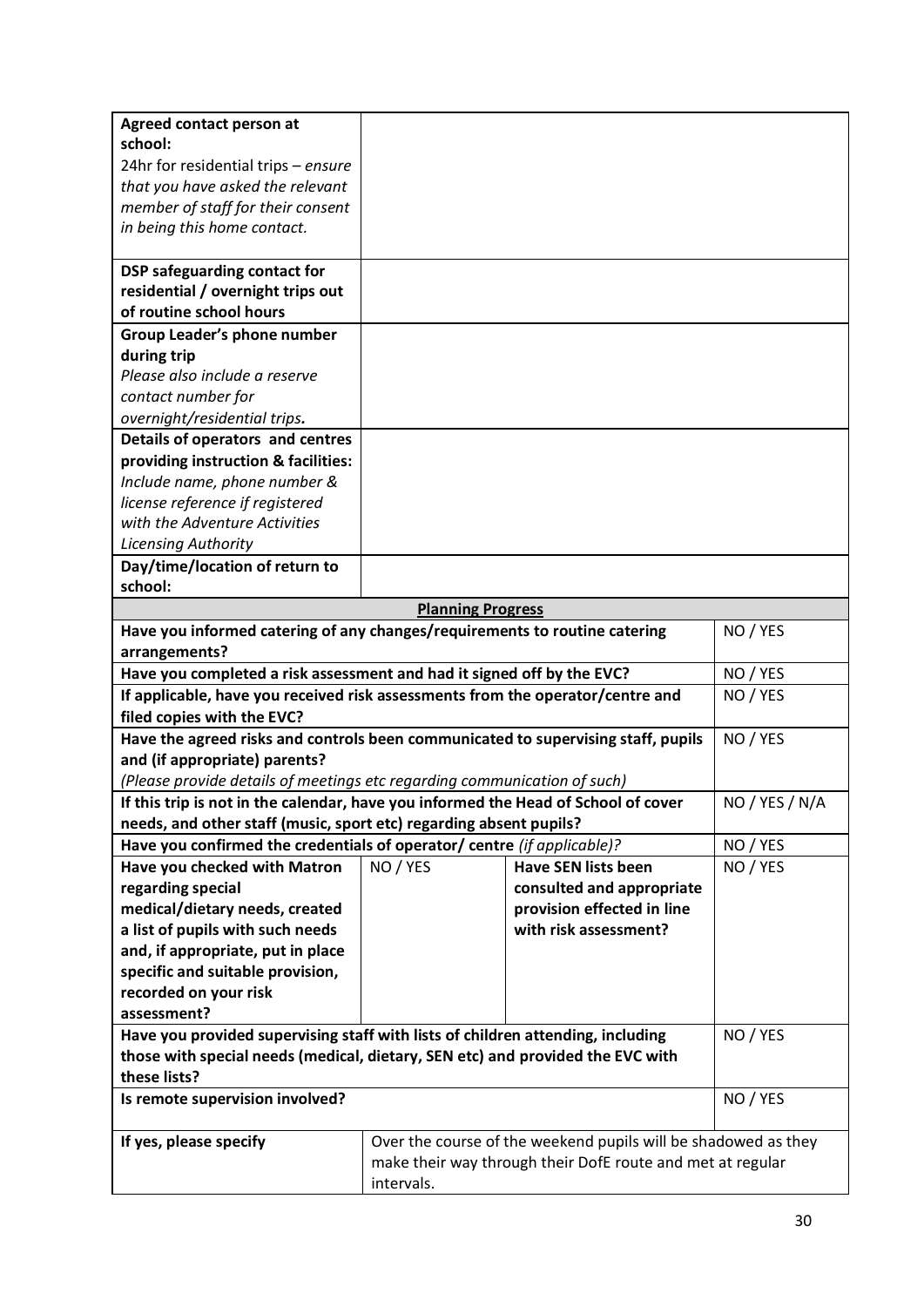| Have you informed parents of the trip's details appropriately?                                                                 |  |  | NO / YES       |
|--------------------------------------------------------------------------------------------------------------------------------|--|--|----------------|
| Please submit copies of information letters to the EVC                                                                         |  |  |                |
|                                                                                                                                |  |  |                |
| Meetings held (brief details and dates):                                                                                       |  |  |                |
|                                                                                                                                |  |  |                |
|                                                                                                                                |  |  |                |
| (If applicable) Have you received parental consent for all pupils attending the trip,<br>and filed these for future reference? |  |  | NO / YES / N/A |
| Have you briefed the pupils appropriately?                                                                                     |  |  | NO / YES       |
| (see Policy for guidance)                                                                                                      |  |  |                |
| Is the school's standard insurance adequate?                                                                                   |  |  | NO / YES       |
| If "No" what provision for                                                                                                     |  |  |                |
| insurance has been put into                                                                                                    |  |  |                |
| place?                                                                                                                         |  |  |                |
| Where applicable, have you received all appropriate pupil and staff travel                                                     |  |  | NO / YES       |
| documentation?                                                                                                                 |  |  |                |
| (e.g. Passport / visa / EHIC)                                                                                                  |  |  |                |
| NO/YES<br>Have you booked a suitable First<br>Member(s) of staff designated i/c first aid:                                     |  |  |                |
| Aid kit for the trip with Matron?                                                                                              |  |  |                |
|                                                                                                                                |  |  |                |
| Have you checked the restrictions regarding the use of images for members of                                                   |  |  | NO/YES         |
| your trip party (consideration for Tweeting/Facebook promotion of the trip                                                     |  |  |                |
| subsequently etc)?                                                                                                             |  |  |                |
| Have you ensured accessibility to the school site for out of hours trips?                                                      |  |  | NO/YES         |
| Have you arranged communications for parents (Clarion/Tweeting/emergency                                                       |  |  | NO/YES         |
| numbers for contact) for out of hours trips?                                                                                   |  |  |                |
| (If applicable) Have you provided an accurate and up to date budget for the trip,                                              |  |  | NO / YES       |
| approved by the EVC?                                                                                                           |  |  |                |
| Have you met and spoken with the DSL to ensure that all the staff attending the                                                |  |  | NO / YES       |
| trip are aware of their safeguarding responsibilities?                                                                         |  |  |                |
| (For residential and overseas trips) Have you printed out, or have electronically                                              |  |  | NO / YES       |
| saved to take, a copy of the school's Educational Trips and Visits Policy?                                                     |  |  |                |
| (on return) I have completed Form C on return and have filed this with the EVC                                                 |  |  | NO / YES       |
|                                                                                                                                |  |  |                |

I have read and taken account of the guidance on organising school trips in Holme Grange's Educational Visits Policy

Group Leader's name: **with an accommunity contracts** 

Group Leader's signature: …………………………………. Date: …………………….

**This form must be submitted to the EVC** *at least* **2 weeks prior to departure.**

EVC's authorisation: ………………………………. Date: ……………………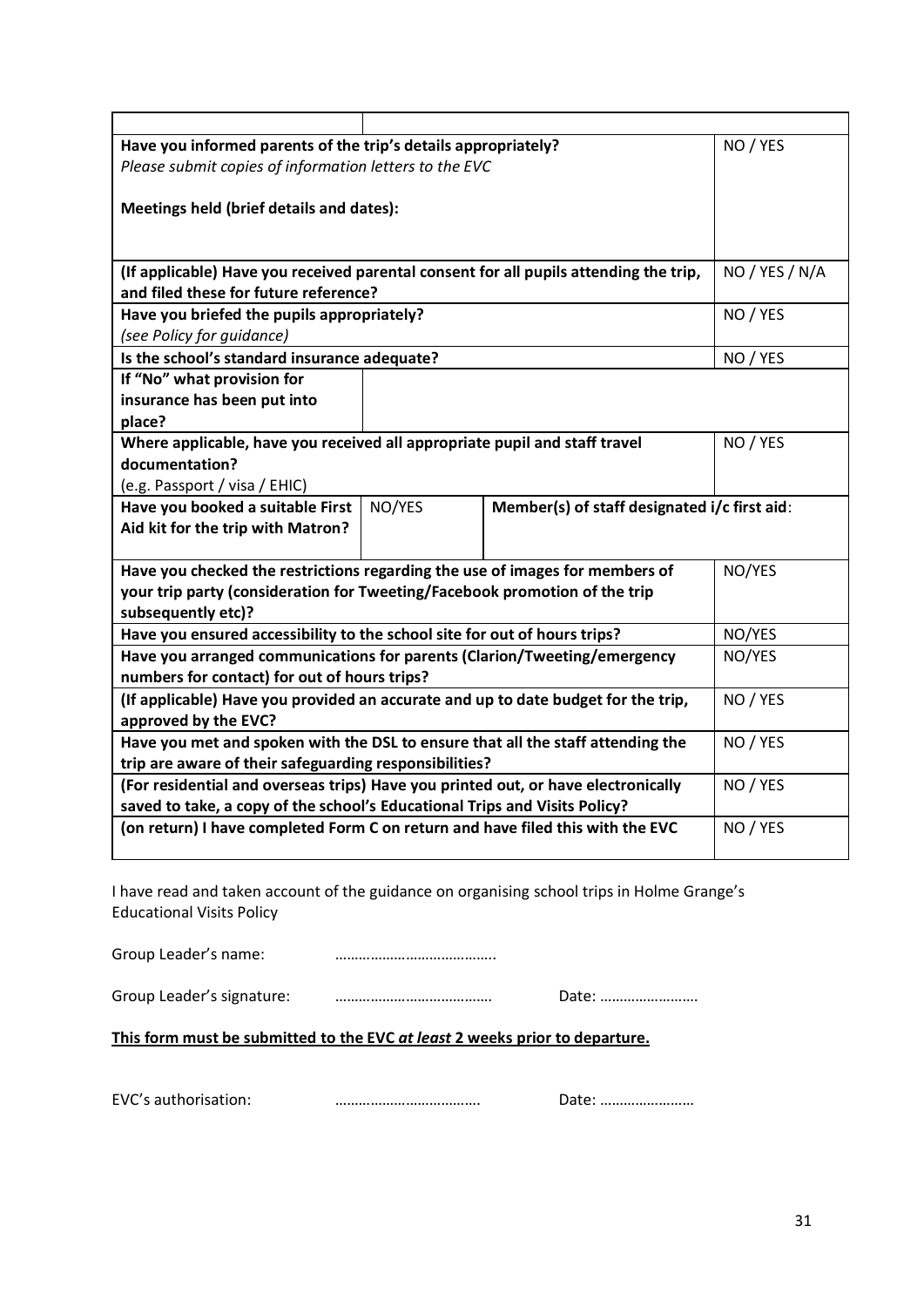

# **TRIP REVIEW**

# **FORM C**

| Title of trip:                           |  |
|------------------------------------------|--|
| Did the trip achieve its aim(s)?         |  |
| Please provide details.                  |  |
| Were all practical arrangements          |  |
| appropriate and effective?               |  |
| Please provide details if adjustments    |  |
| had to be made during the trip.          |  |
|                                          |  |
| Were the risk controls effective in      |  |
| ensuring those attending did so safely   |  |
| and without unnecessary/unexpected       |  |
| risk?                                    |  |
| Please provide details if adjustments to |  |
| the RA had to be made during the trip.   |  |
| Were supervising staff effective in      |  |
| undertaking their duties?                |  |
| Were there any injuries, near misses or  |  |
| incidents which should be reported?      |  |
| Please provide details.                  |  |
| Were there any safeguarding incidents    |  |
| that should be reported to the DSL?      |  |
| Would you repeat the trip?               |  |
| If "no", please provide details.         |  |
| Have you submitted a report and          |  |
| photos of the trip to the Marketing      |  |
| department for the                       |  |
| website/newsletter and updated           |  |
| relevant Blogs?                          |  |

Group Leader's name: ……………………………….

|--|--|

Date: ……………………

EVC's signature: ………………………………. Date: ……………………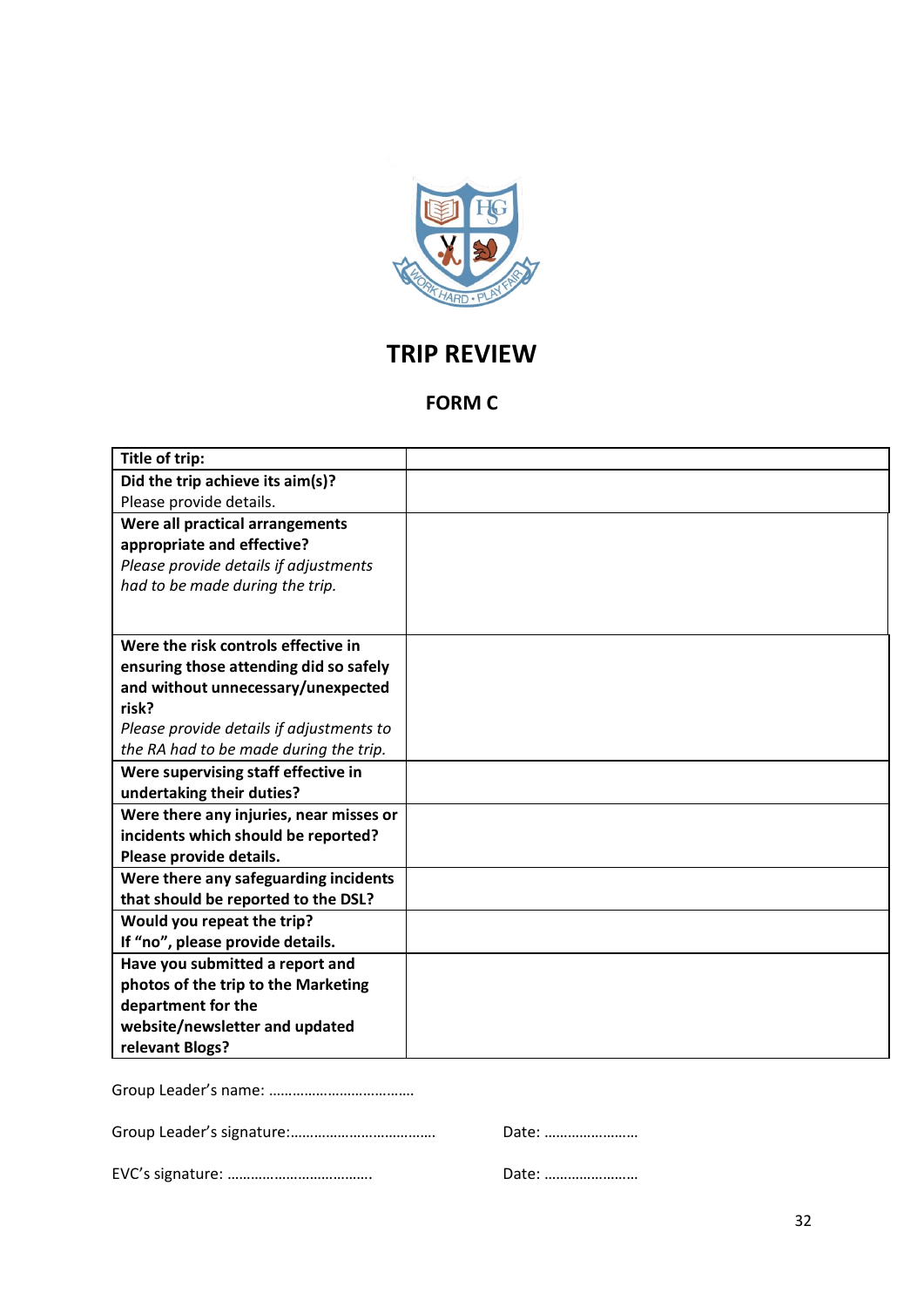# **PARENTAL CONSENT FOR A SCHOOL VISIT**

| Please return to: | (Group Leader) |
|-------------------|----------------|
|                   |                |

**Trip / Visit:**  $\rule{1em}{0.15mm}$  **Date(s):**  $\rule{1em}{0.15mm}$  **Date(s):** 

- I agree to my son/daughter taking part in this trip/visit and have received and understood the supporting detail and information issued by the school regarding this trip/visit.
- I agree to my son/daughter's participation in the activities described (including, if applicable, adventurous activities and remote supervision).
- I have ensured that my son/daughter understands that it is important for his/her safety and the safety of the group that he/she obeys any rules and instructions given by the staff in charge. I acknowledge the need for my child to behave responsibly and within the school rules both prior to departure and during the trip, and to the School's procedures should my son/daughter's behaviour fall short of expectations.
- I have completed the request for medical information overleaf as appropriate
- I agree to my son/daughter receiving medication as instructed and any emergency dental, medical or surgical treatment, including anaesthetic or blood transfusion, as considered necessary by the medical authorities present.
- I understand that, whilst the staff and helpers in charge of the members of the group will take all reasonable care for their health and safety, they cannot be held responsible, unless they are found to be negligent, for any injury, illness, damage or loss suffered by my son/daughter during or arising out of the journey. I, therefore, agree to indemnify Holme Grange School, its employees and agents against all liability for injury (including death), illness, loss to person or persons or damage to property caused by my son/daughter unless this is due to the negligence of Holme Grange School or any of its employees or agents. Parents may wish to check their own Insurance arrangements.

|                                                           |      | Date: <u>_______________________</u>                                                                                                                                                                                            |
|-----------------------------------------------------------|------|---------------------------------------------------------------------------------------------------------------------------------------------------------------------------------------------------------------------------------|
|                                                           |      |                                                                                                                                                                                                                                 |
| $\bullet$<br>tendencies etc) - please give details below: |      | Is there any other information it would be useful for the Group Leader to have about your child for pastoral<br>or supervisory purposes? (eg phobias, allergies, travel sickness, limitations in swimming ability, sleepwalking |
| Parents' Contact details during the trip                  |      |                                                                                                                                                                                                                                 |
|                                                           |      |                                                                                                                                                                                                                                 |
|                                                           |      |                                                                                                                                                                                                                                 |
| Alternative emergency contact other than parents:         |      |                                                                                                                                                                                                                                 |
|                                                           |      |                                                                                                                                                                                                                                 |
|                                                           |      |                                                                                                                                                                                                                                 |
| Name of family doctor:                                    | Tel: | (Please turn over)                                                                                                                                                                                                              |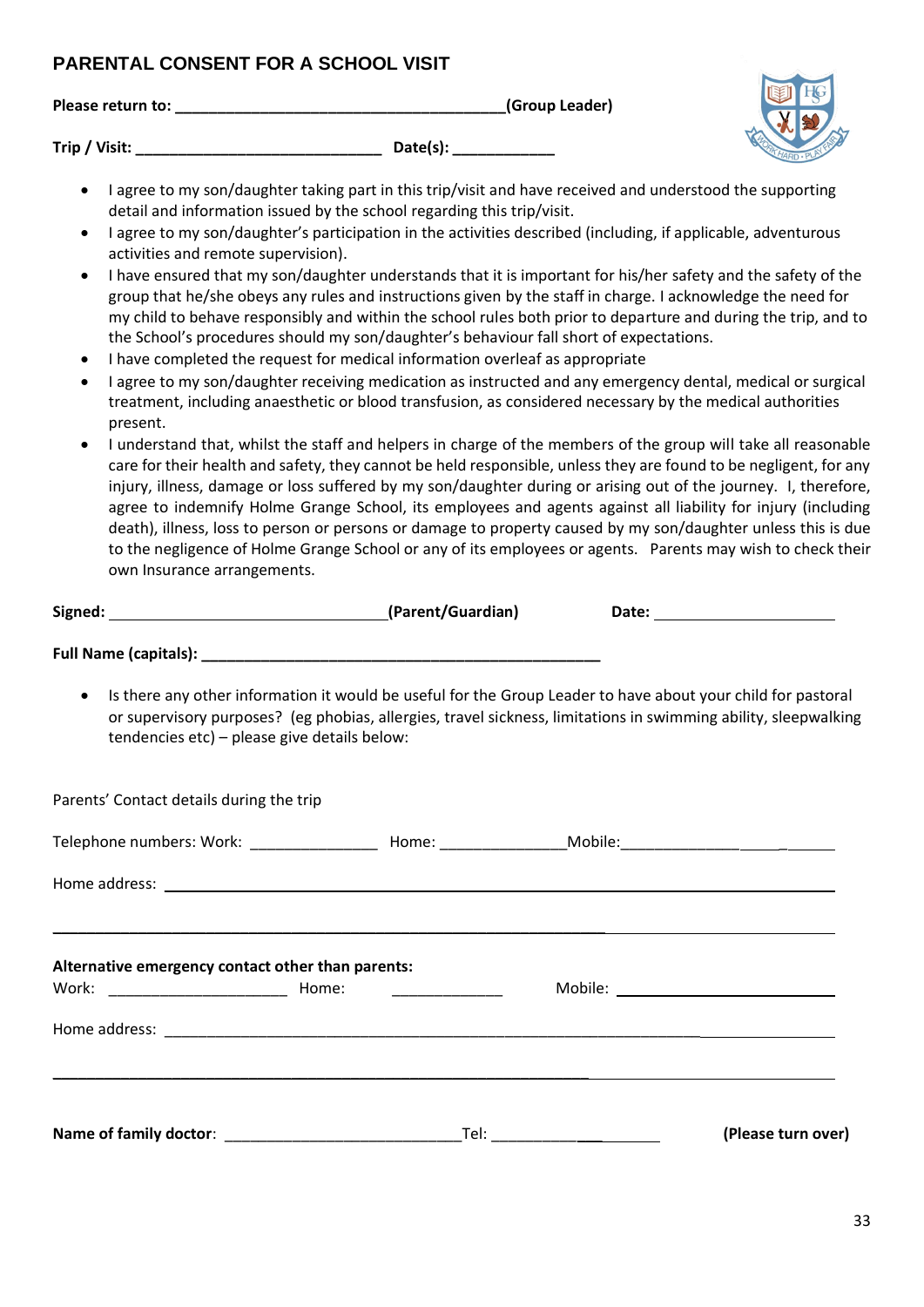# **Request for medical information about your child:**

- **Has your son/daughter's medical/dietary needs changed since the last request for medical information was submitted to the School?** 
	- **YES/NO (please delete as necessary)**

**If NO there is no need to complete the below.**

**You must, however, inform the group leader as soon as possible of any changes in the medical or other circumstances between now and the commencement of the journey.** 

## **If YES, please complete the following with as much detail as possible:**

- 1. Please give detail of any conditions that your son/daughter has which require medical treatment, including medication:
- 2. Please give detail of any special dietary requirements your son/daughter has.
- 3. Is your child allergic to any medication? YES/NO If YES, please specify:
- 4. What pain relief medication may your child be given if necessary?
- 5. To the best of your knowledge, has your child been in contact with any contagious or infectious diseases or suffered from anything in the last four weeks that may be contagious or infectious?

YES/NO

If YES, please give details: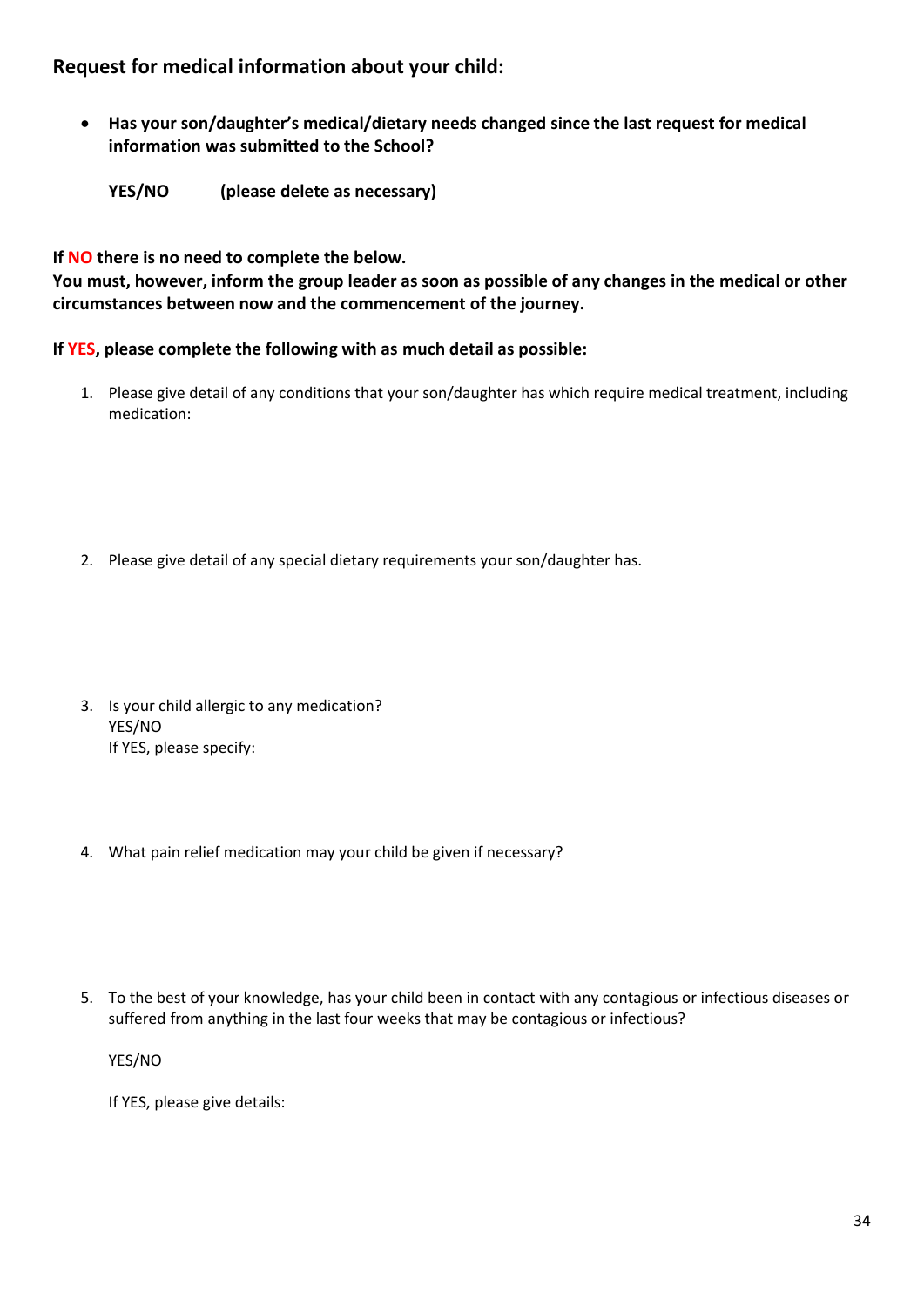

# **Holme Grange Risk Assessment – All activities**

| <b>Contract of Sent/Trip name:</b> | Location (s)/Venue(s): | Date of risk<br>assessment: | Assessor (name and signature): |
|------------------------------------|------------------------|-----------------------------|--------------------------------|
|                                    |                        |                             |                                |

| <b>Potential Hazards</b> | What risks do they<br>pose and to whom? | Who is at risk?<br>Staff/pupils/parents/<br>Contractors/others | <b>Risk</b><br>Level<br>H/M/L | What precautions have<br>been taken to reduce the<br>risk (with names<br>accountabilities)? | What additional action is needed<br>to control identified hazards and<br>reduce the risk (with named<br>accountabilities)? |
|--------------------------|-----------------------------------------|----------------------------------------------------------------|-------------------------------|---------------------------------------------------------------------------------------------|----------------------------------------------------------------------------------------------------------------------------|
|                          |                                         |                                                                |                               |                                                                                             |                                                                                                                            |
|                          |                                         |                                                                |                               |                                                                                             |                                                                                                                            |
|                          |                                         |                                                                |                               |                                                                                             |                                                                                                                            |
|                          |                                         |                                                                |                               |                                                                                             |                                                                                                                            |
|                          |                                         |                                                                |                               |                                                                                             |                                                                                                                            |
|                          |                                         |                                                                |                               |                                                                                             |                                                                                                                            |
|                          |                                         |                                                                |                               |                                                                                             |                                                                                                                            |
|                          |                                         |                                                                |                               |                                                                                             |                                                                                                                            |
|                          |                                         |                                                                |                               |                                                                                             |                                                                                                                            |
|                          |                                         |                                                                |                               |                                                                                             |                                                                                                                            |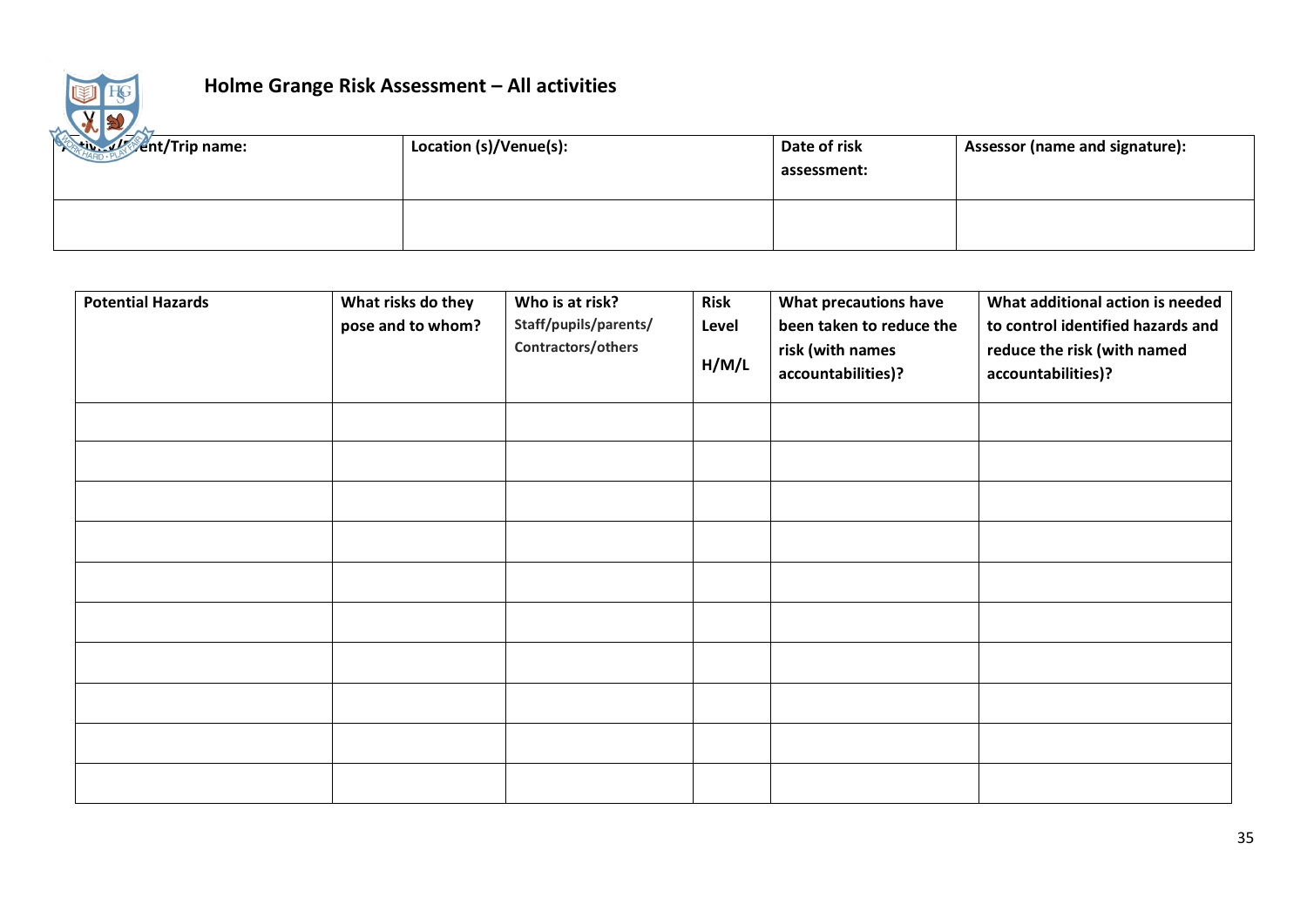# **Holme Grange School Risk Assessment – All activities**

#### **Guidance**

For all activities, including trips, please use the below as prompts for your assessment of risk. The list is not exhaustive and thorough consideration, made collaboratively between at least the trip/event/activity leader and one other member of staff, should be made of each activity. Best practice indicates that all supervising staff are involved in the active assessment of risk, as should all pupils attending:

- Safeguarding including Child Protection\*
- Staff to pupil ratio
- Competence, experience and level of qualification of supervisory staff
- Type of supervision involved (direct, remote)
- Transport (mode and routes, drivers, length of journey, safety whilst in transit and when embarking/disembarking etc)
- Accommodation
- Food preparation
- Type(s) of activity to be undertaken
- Venue suitability
- Suitability/condition of equipment
- Arrangements for First Aid/Medical care
- Emergency Action Plan
- Pupil needs (welfare, medical, SEN\*)
- Security of the group
- Weather conditions
- Clothing requirements (including sun protection)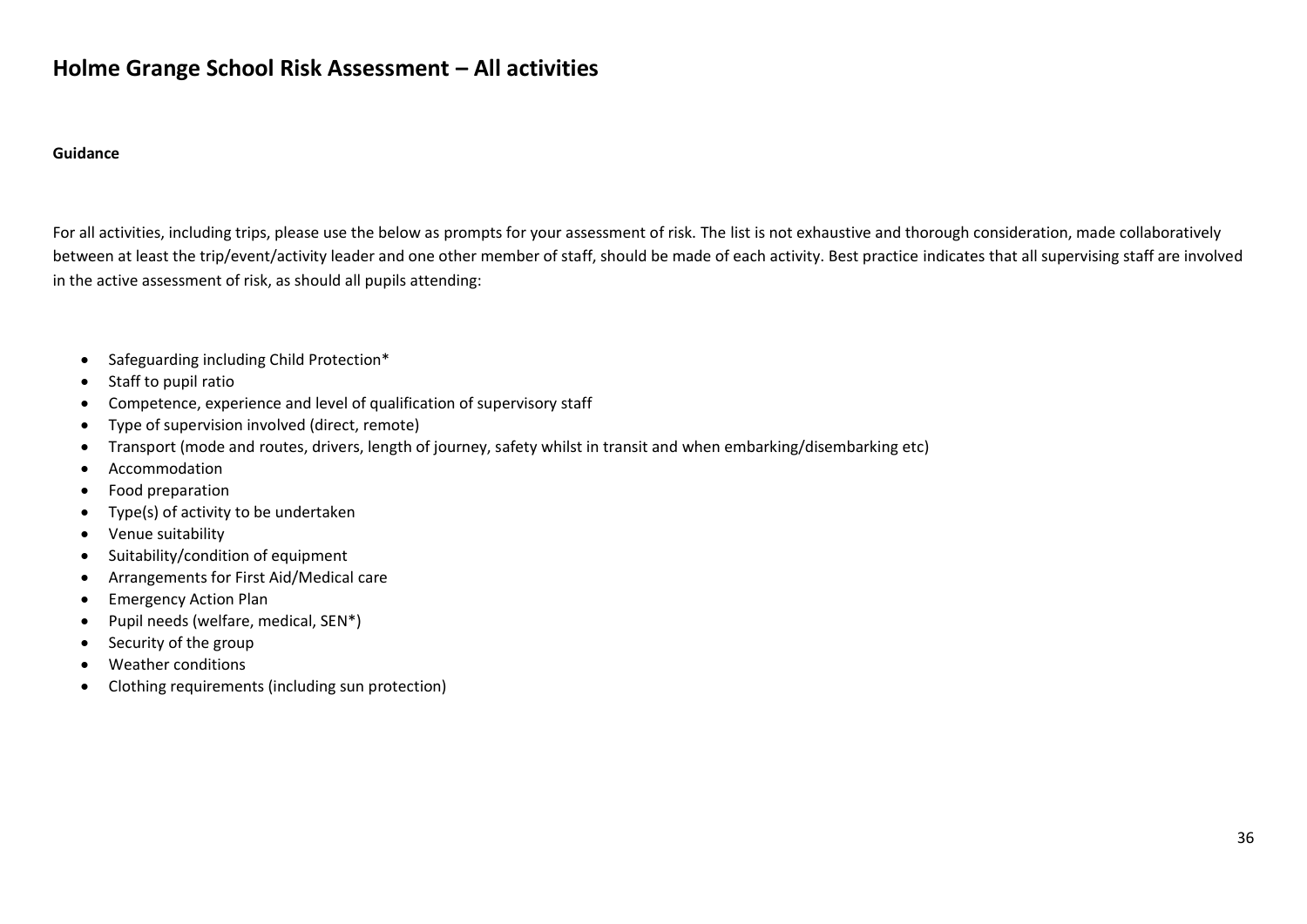# **FURTHER SOURCES OF INFORMATION:**

- 1. [The Management of Health and Safety Regulations 1999](http://www.legislation.gov.uk/uksi/1999/3242/contents/made)
- 2. [The Adventure Activities Licensing Regulations 2004](http://www.legislation.gov.uk/uksi/2004/1309/contents/made)
- 3. [Health & Safety Executive, Information about reporting injuries](http://www.hse.gov.uk/riddor/index.htm)
- 4. [Health and Safety Executive, information on a range of health and safety issues](http://www.hse.gov.uk/riddor/index.htm)
- 5. [Outdoor Education Advisers' Panel, information on 'school trips' \(not just outdoor activities\)](http://www.oeap.info/)
- 6. [Outdoor Education Advisors' Panel, National Guidance for the management of outdoor lea](http://oeapng.info/)rning, off-site visits and learning outside the classroom
- 7. [CLEAPSS, Advice on science safety](http://www.cleapss.org.uk/)
- 8. [Association for Science Education, for advice on science safety](http://www.ase.org.uk/home/)
- 9. [Association for PE, for advice on safety in PE and school sports](http://www.afpe.org.uk/)
- 10. [Council for Learning Outside the Classroom, information on 'school trips' including accreditation](http://lotcqualitybadge.org.uk/)